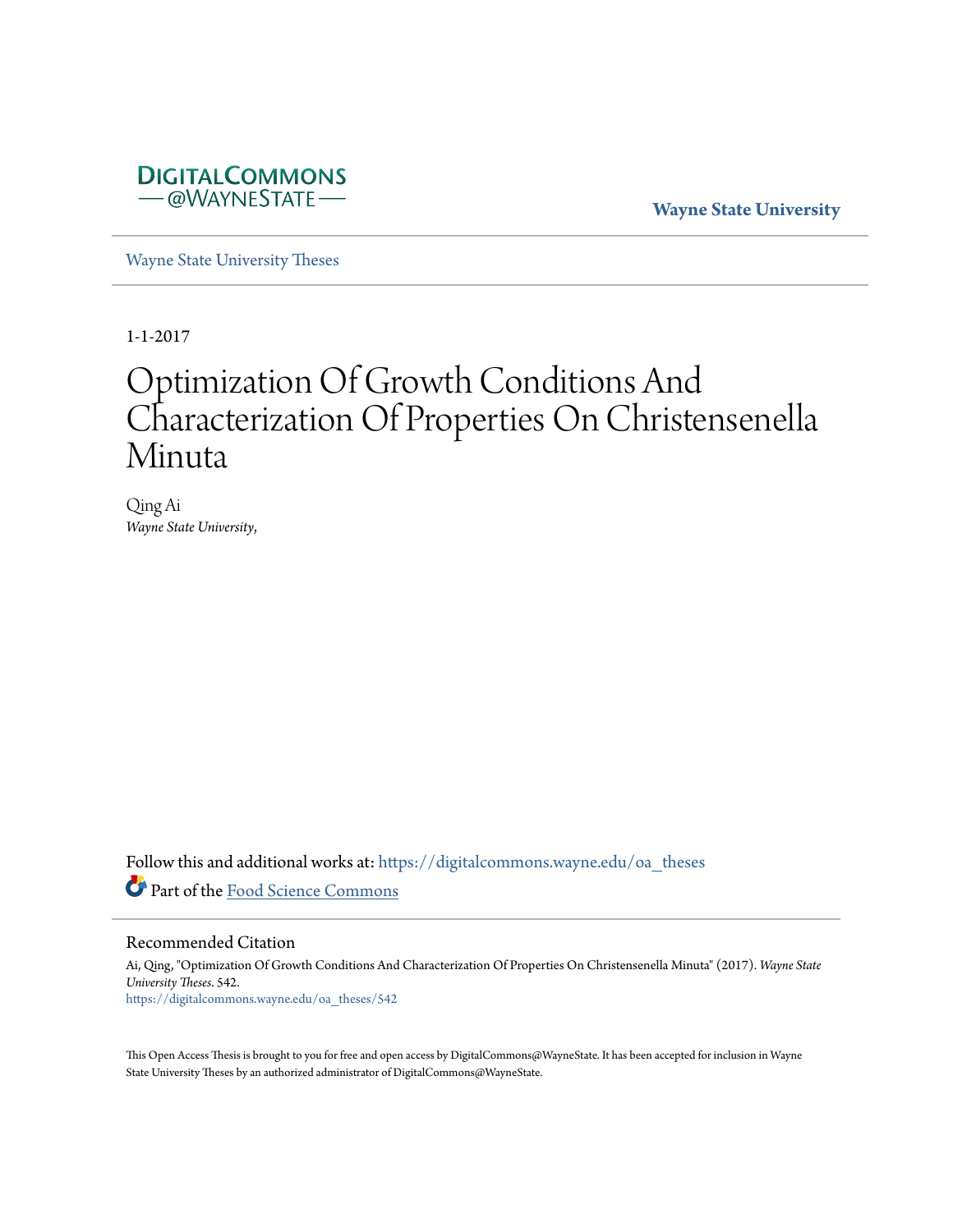# **OPTIMIZATION of GROWTH CONDITIONS and CHARACTERIZATION of PROPERTIES on CHRISTENSENELLA MINUTA**

by

**QING AI**

**THESIS**

Submitted to the Graduate School

Of Wayne State University,

Detroit, Michigan

In partial fulfillment of the requirement

for the degree of

# **MASTER OF SCIENCE**

**2017**

# MAJOR: NUTRITION AND FOOD SCIENCE

Approved by:

Advisor Date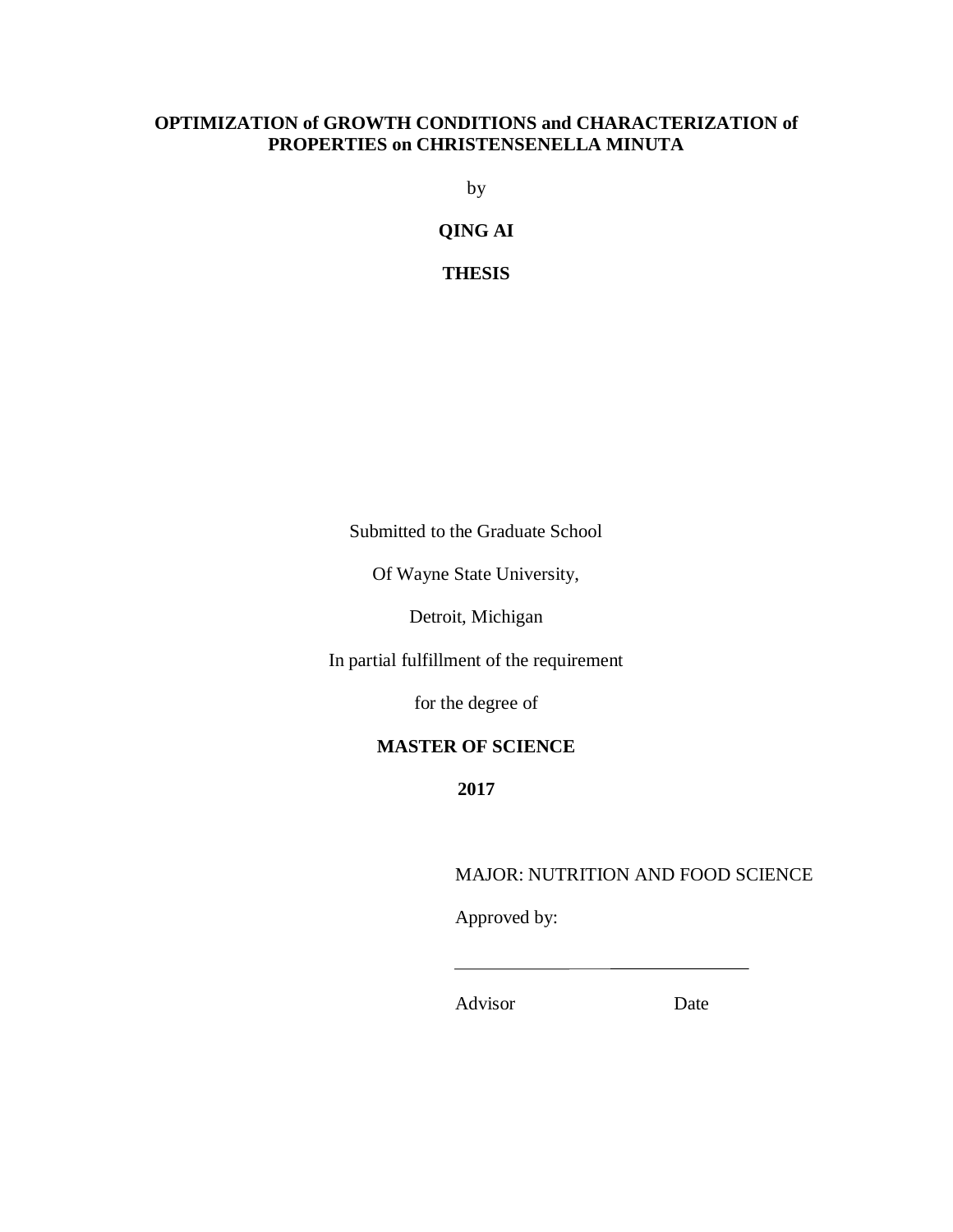# **©COPYRIGHT BY**

# **QING AI**

**2017**

**All Rights Reserved**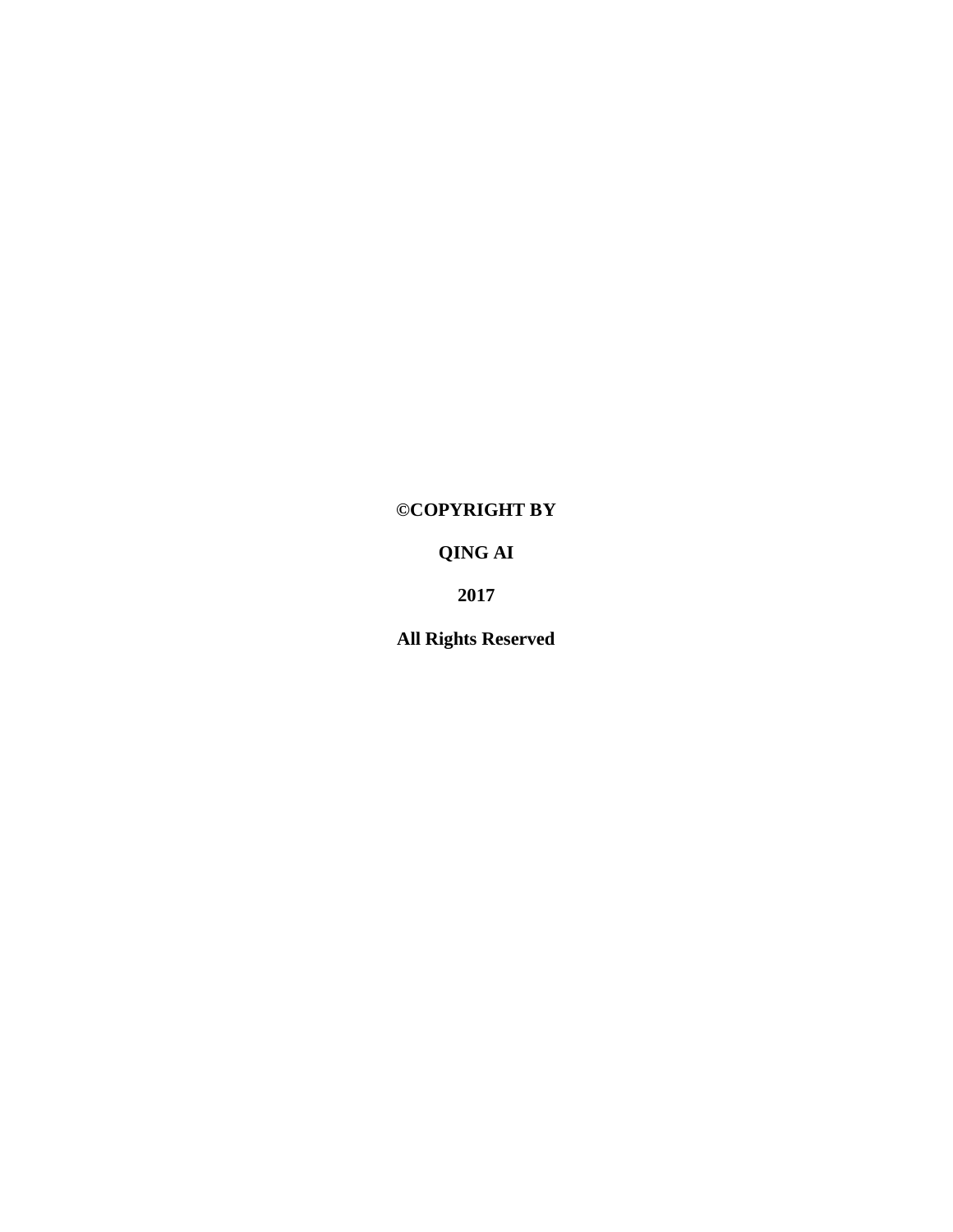# **DEDICATIONS**

This thesis is dedicated to my parents, Qishuang Ai and Xiujiang Shen for their love, support and endless encouragement. I am grateful for Dr. Gong, who is my professor in my bachelor degree, for inspiring me to study further and imparting me the basic knowledge of nutritional science. I also wish to express gratitude to all my friends and colleagues for helping and improving my project.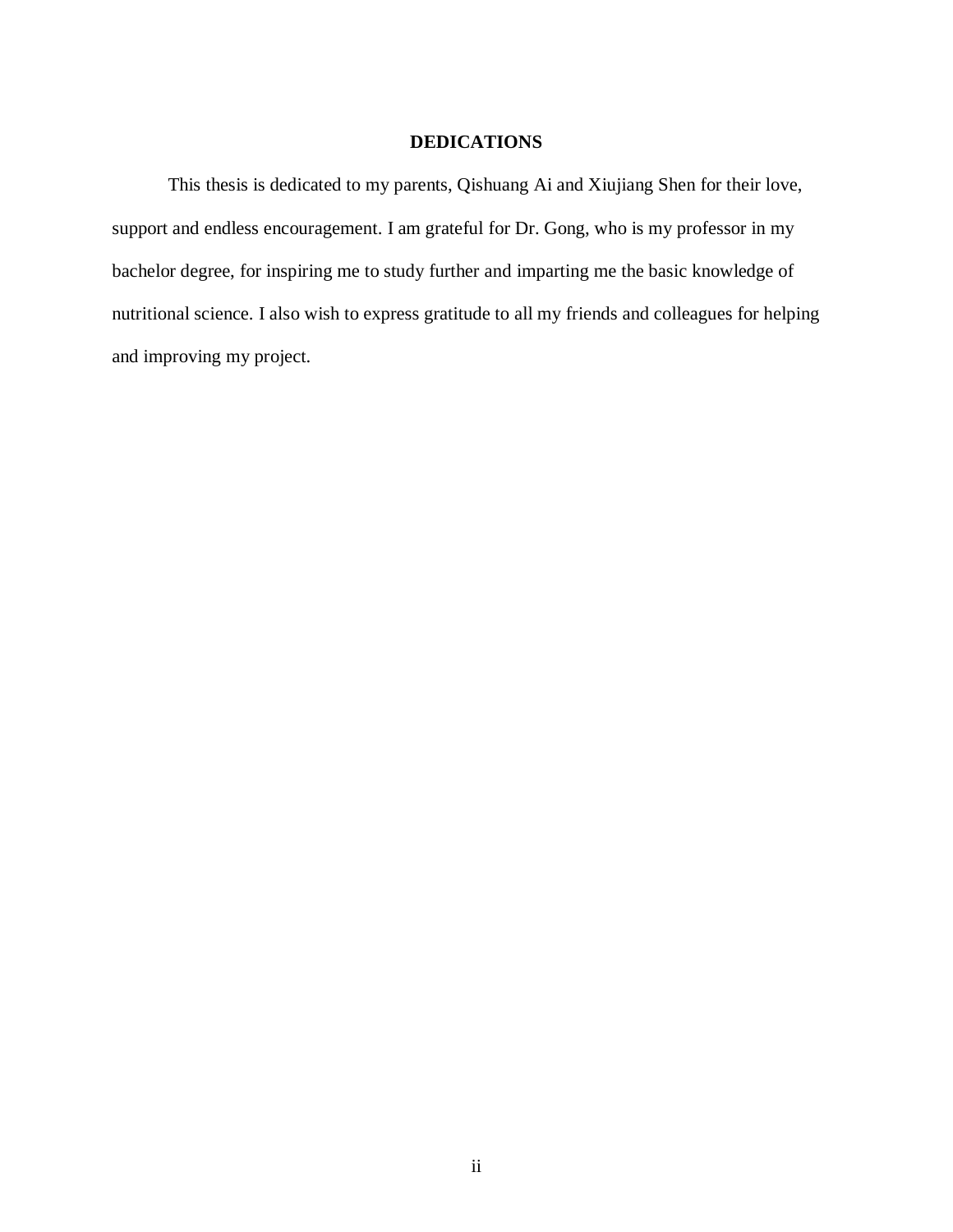## **ACKNOWLEDGEMENT**

I would like to express my sincere gratitude Dr. Kequan (Kevin) Zhou's constant support and advisory and providing me an opportunity to do my project in my Master's program. I also appreciate Wenjun Zhu (PhD candidate) and Abdullah Mafiz (PhD candidate) for their guidance and teachings on my research and experiment techniques. I am grateful for Dr. Yifan Zhang and Dr. Ahmad Heydari for serving on my graduate committee. I also thank to Dr. Zhang lab for allowing me to use their equipment for my crucial experiments and to colleague Dr. Shi Sun, Jiangqi Tang (PhD candidate), Nirasha Liyanage, Paba Edirisuriya, and Jiarun Cui.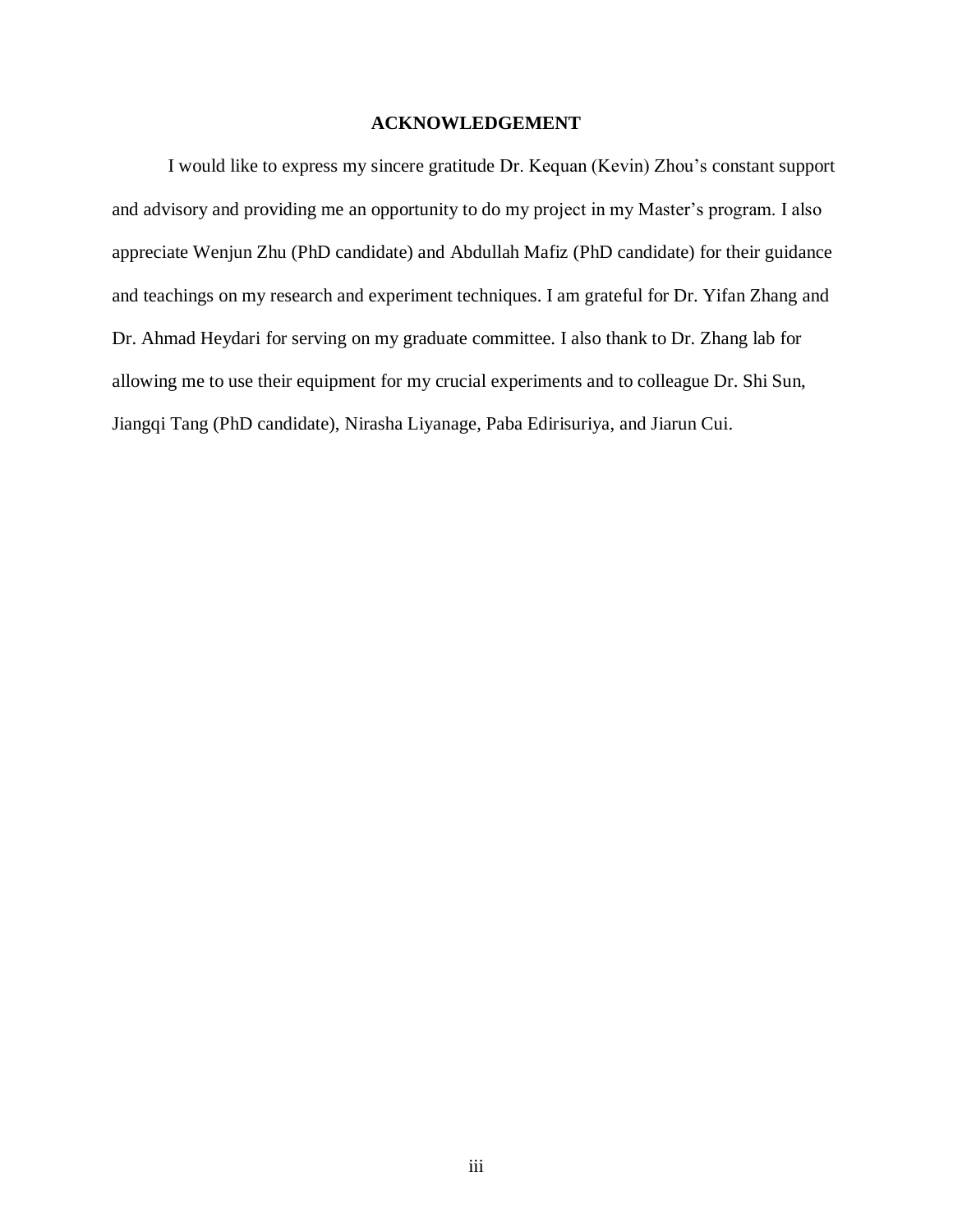# **TABLE OF CONTENTS**

| 22 |
|----|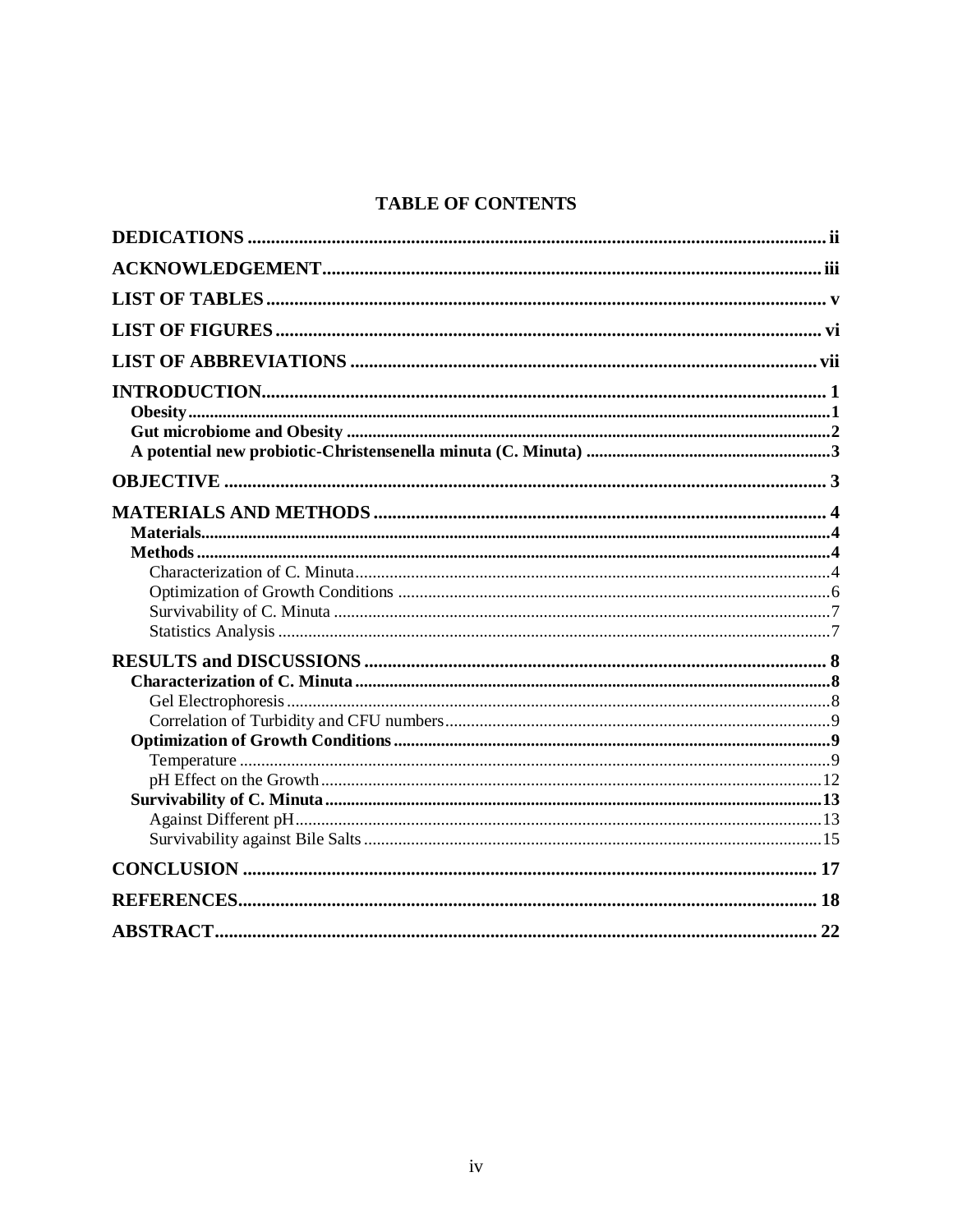# **LIST OF TABLES**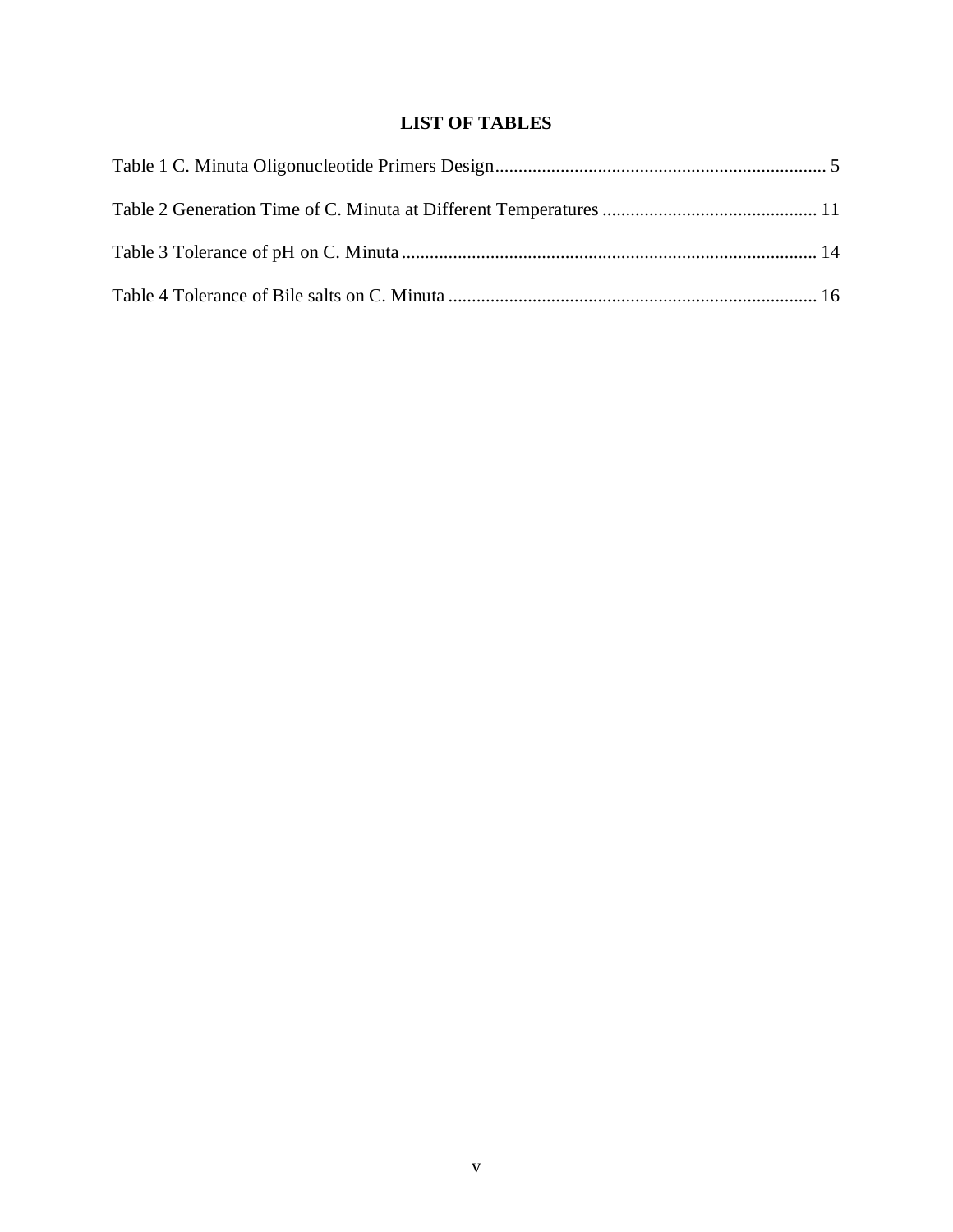# **LIST OF FIGURES**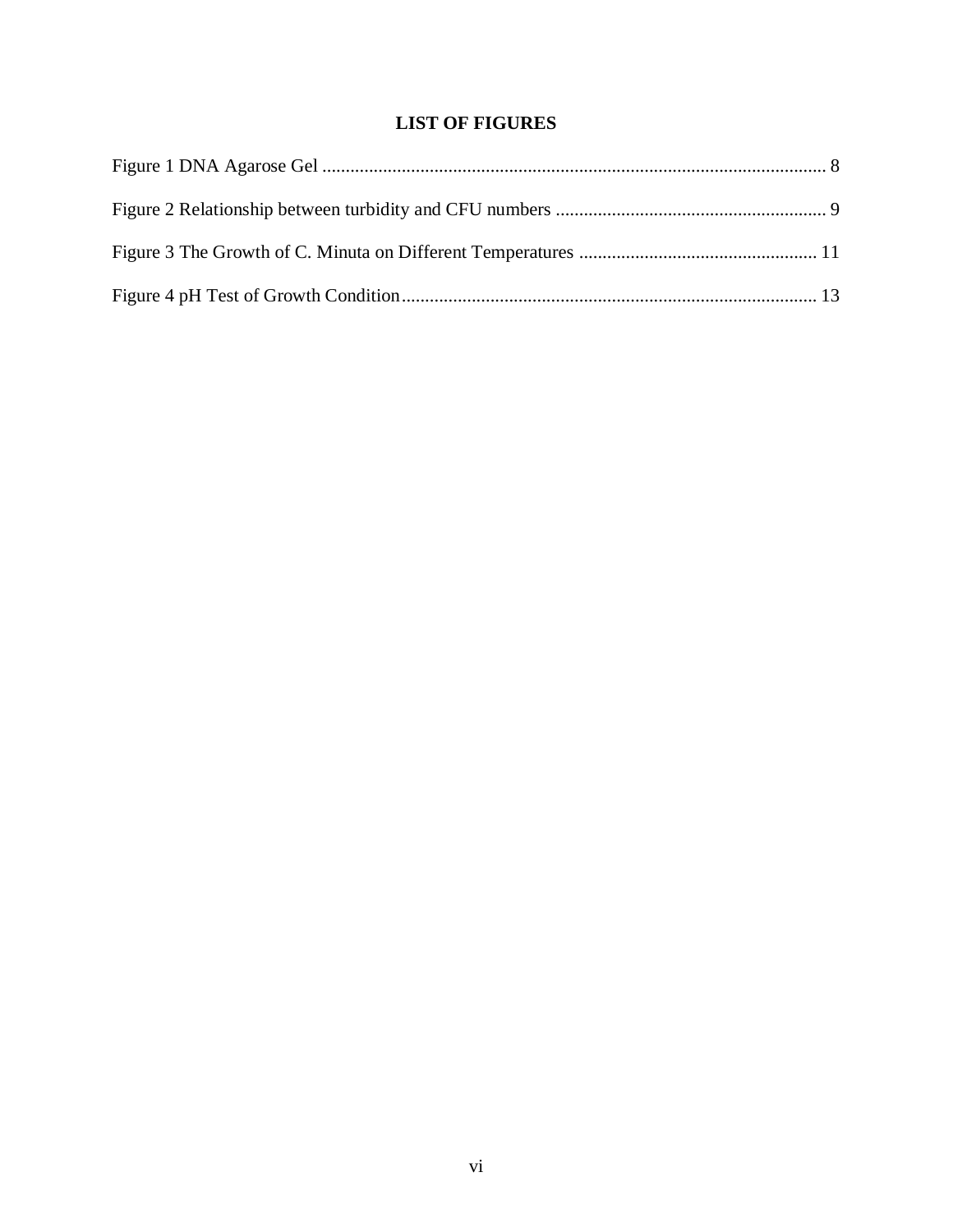# **LIST OF ABBREVIATIONS**

**WHO**: World Health Organization

**BMI**: Body Mass Index

**C. Minuta**: Christensenella minuta

**SCFAs**: Short Chain Fatty Acids

**RCM**: Reinforced Clostridium Medium

**CFU**: Colony-forming unit

**PBS**: Phosphate Buffer

**Min**: Minute

**GI tract**: Gastrointestinal tract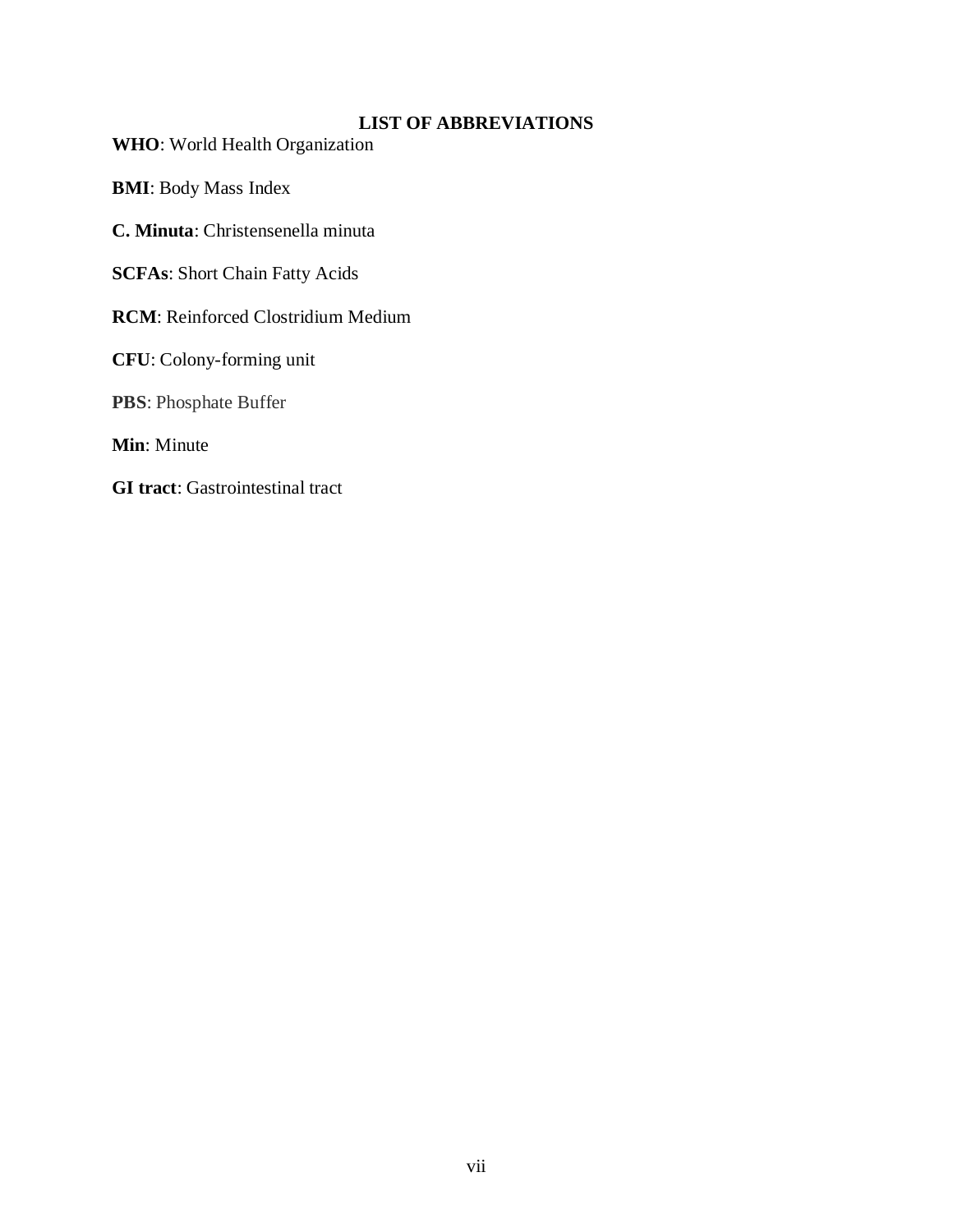#### **INTRODUCTION**

#### **Obesity**

More and more people are developing obesity, especially in the USA. As of 2014 over one third (36.5%) of the American adults and youth are obese.[\[1\]](#page-26-0). Obesity, defined by the WHO (World Health Organization), is measure of body mass index (BMI) over 30 kg/m<sup>2</sup>[\[2\]](#page-26-1). There are three major reasons causing obesity, including obesogenic environment[\[3\]](#page-26-2), genetics, and medical influences. First, two aspects are involved in obesogenic environment, which include dietary intake and physical activities. The urban environment, including urban design, transportation systems, and land use, could increase our sedentary lifestyle[\[4,](#page-26-3) [5\]](#page-26-4). Moreover, the unhealthy dietary habits and easier access to fast food, highly processed and sugar-laden foods, and soda drinks can also promote obesity. A recent study reported that the sugar consumption in USA has been increased from 150 to 170 pounds/year/per person on average[\[3\]](#page-26-2). Overall, an obesogenic environment being a reason for causing obesity occurs because energy intake exceeds energy expenditure with reduced physical activities. Recent studies also showed that genetics also play an important role in developing obesity[\[6,](#page-26-5) [7\]](#page-26-6). Some genetic disorders such as Bardet-Biedl syndrome and polycystic ovary syndrome have been associated with the development of obesity[\[8\]](#page-26-7). However, the genes interact with environmental factors, including physical activity, healthy dietary habits, level of education, age, gender and ethnicity[\[7\]](#page-26-6). Finally, medical influences are also another major reason causing weight gain. A study noticed that a majority of psychiatric medications result in weight gain which is caused by metabolic syndrome or metabolic disorders[\[9\]](#page-26-8). Except psychotropic prescribing, some other diseases related to hormones may also contribute to weight gain, including hypothyroidism [\[10\]](#page-26-9), and Cushing's syndrome<sup>[\[11\]](#page-27-0)</sup>.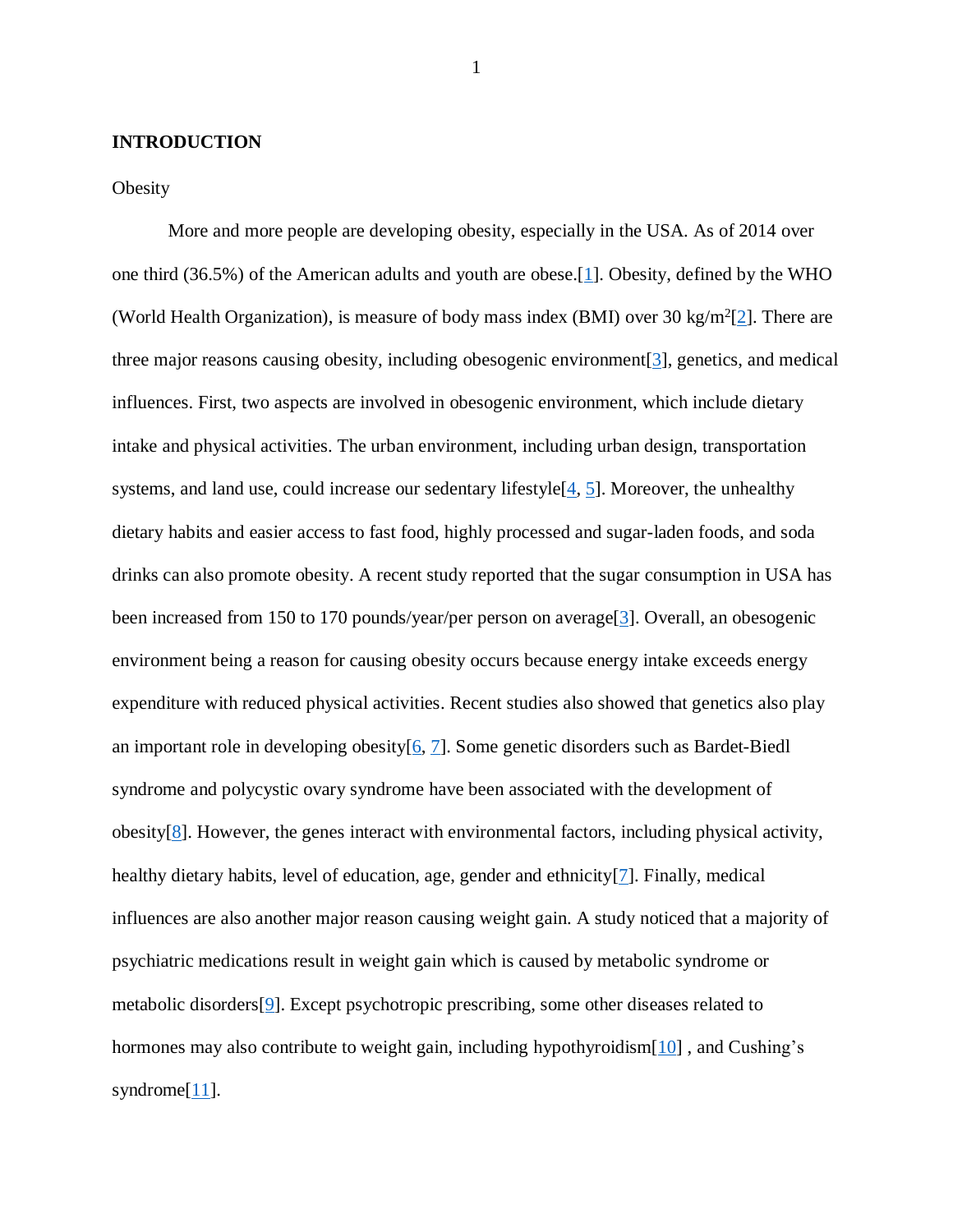The consequences of obesity are diverse. For pediatric obesity, it is more likely to lead to adult obesity and higher risks of obesity-related issues. These can include cardiovascular disease, dyslipidemia, impaired glucose homeostasis, metabolic syndrome, pulmonary comorbidities, gastrointestinal comorbidities, orthopedic complications, and psychosocial and neurocognitive issues[\[12\]](#page-27-1). For obese adults, there are also numerous problems related to obesity, including elevated for the risk of various cancers, such as colon, breast, pancreas, and kidney. Obese adults also have an increased risk of type-2 diabetes, coronary artery disease and hypertension, decreased years of life, osteoarthritis and other health issues  $[3, 4]$  $[3, 4]$ .

#### Gut microbiome and Obesity

Researchers are attempting to find solutions to decrease the rate of obesity occurrences. Since the greatest density and numbers of bacteria are in our gut, an increasing number of studies focus on gut microbiome, which has attracted researchers' interests in finding out the relevant associations with obesity. As crucial factors of the microbiota ecosystem are in the human gut, the gut microbiome and the host live in a symbiotic manner [\[13\]](#page-27-2). The composition of the gut microbiome differs significantly based on nutrient status or metabolism, suggesting there may be a connection between the gut microbial profile and the risk of developing obesity[\[4,](#page-26-3) [13\]](#page-27-2). There are predominantly two phylums of bacteria in the human gut possibly associated with obesity, Firmicutes and Bacteroidetes.[\[14\]](#page-27-3) Studies pointed out that obese mice had 50% fewer Bacteroidetes, and correspondingly more Firmicutes, than their lean siblings[\[15,](#page-27-4) [16\]](#page-27-5). Furthermore, Turnbaugh *et al.* discovered that the gut microbiome in obese mice had a greater ability to store energy for their host from their diets than those in lean mice.  $[17]$  In another human study, by transferring the intestinal microbiome from a lean donor to a male recipient with metabolic syndromes, Vrieze *et al*. showed improvement in insulin sensitivity that could be

2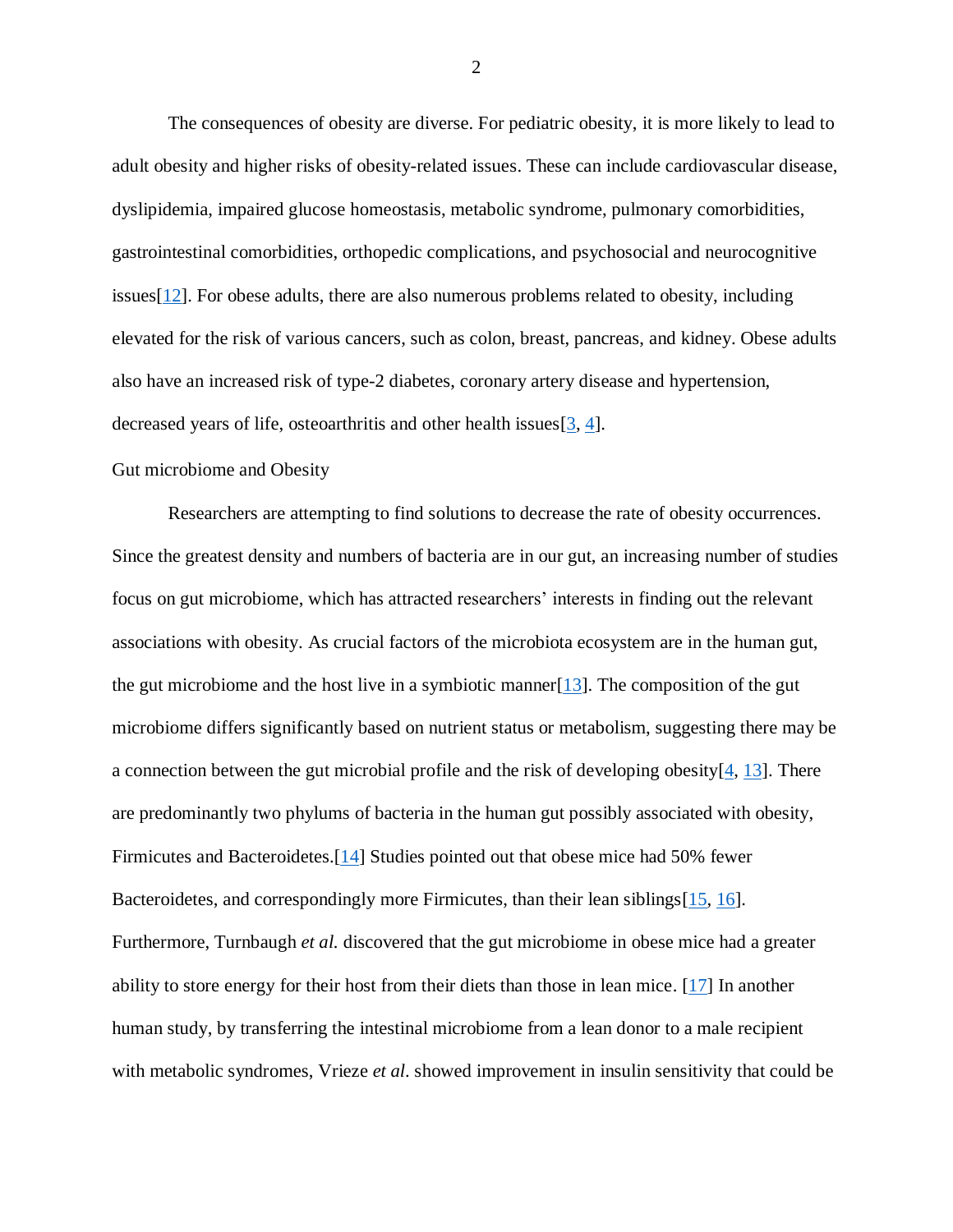a beneficial effect for diabetic patients.[\[18\]](#page-27-7) These results further indicate that the dysbiosis of intestinal bacteria could lead to metabolic dysfunction and elevate the risk of diabetes.[\[19\]](#page-27-8) A potential new probiotic-Christensenella minuta (C. Minuta)

C. Minuta, discovered in 2012, was isolated from the feces of healthy Japanese males. It is an anaerobic and Gram-negative bacterium, with a straight rod shape[\[20\]](#page-27-9). C. Minuta also produces short chain fatty acids (SCFAs) as major end products of the metabolism of glucose, including acetic and butyric acid[\[20\]](#page-27-9). These SCFAs are associated with overfeeding, obesity, and the metabolic syndrome<sup>[\[21,](#page-28-0) [22\]](#page-28-1)</sup>. A recent study showed that C. Minuta abundance was increased after dietary supplementation with a resistant starch type 4 supplement  $(q=0.038)[23]$  $(q=0.038)[23]$ . Furthermore, oral intake of C. Minuta has been shown to significantly reduce body weight gain in mice $[20, 24]$  $[20, 24]$ . C. minuta is also inheritable and able to affect the host phenotype[\[24\]](#page-28-3).Interestingly, the abundance of fecal C. Minuta was lower in obese/overweight German twins as compared lean pairs(BMI<25)[\[24\]](#page-28-3). Collectively, these data suggest that C. Minuta may be a potential novel probiotic that can help to reduce risk of obesity.

#### **OBJECTIVE**

The objective of this study is: to characterize properties of C. Minuta, including generation time, DNA identification, and growth curve; to optimize its growing conditions; and to check its survivability in simulated gastrointestinal tract.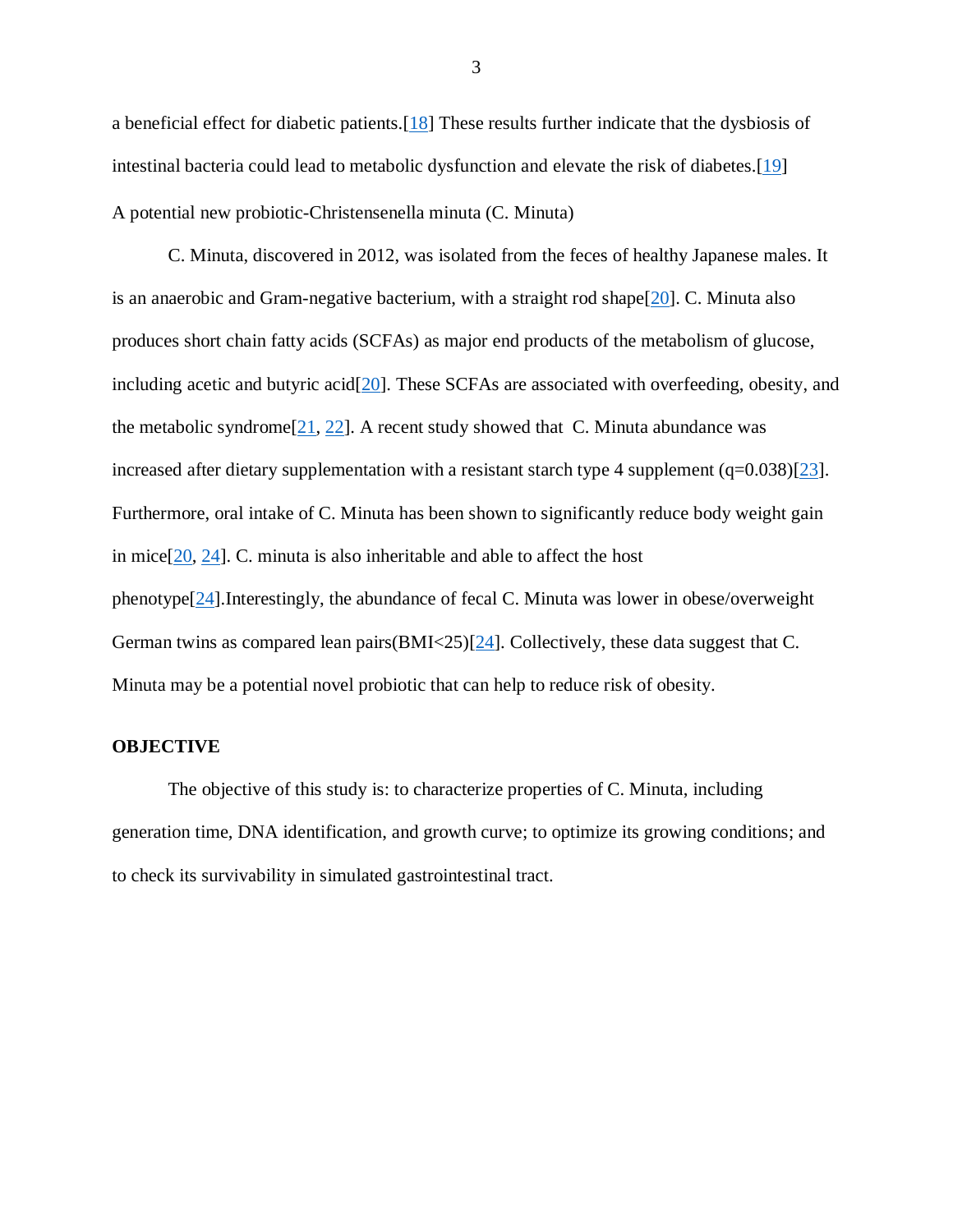#### **MATERIALS AND METHODS**

**Materials** 

The bacterium, Christensenella minuta (C. Minuta), was purchased from DSMZ (Leibniz Institute DSMZ, Germany). Reinforced clostridium medium (RCM) was purchased from Becton, Dickinson and Company (Sparks, MD). Resazurin was purchased from ACROS (New Jersey). QIAamp DNA Mini Kit (Qiagen, CA, USA), Sigma ReadyMix™ RedTaq© PCR Reaction Mix (Foster, CA, USA), SYBR© Green (Carlsbad, CA, USA), Thermo Scientific© GeneRuler ultra low range DNA ladder (Carlsbad, CA, USA), SIGMA-ALDRICH sodium carbonate (St. Louis, MO, USA), and Fisher Science Education bile salts (Nazareth, PA, USA) were purchased from Fisher Scientific website.

#### **Methods**

Routine Culturing of Christensenella minuta

Routine culturing of this bacterium was done in RCM medium, using Hungate tube method and under N2 gassing. A Hungate tube is an anaerobic tube with butyl rubber stopper and screw cap, which can prevent air from going inside while transferring substances[\[25\]](#page-28-4) . Anaerobic indicator resazurin, 0.5-1mg/L was added to growth medium to ensure the anaerobic condition. Bacteria were incubated for 24 h at 37 °C in a Hungate tube. To check the growth of bacteria, turbidity was measured hourly by SIEMENS<sup>®</sup> turbidity meter (West Sacramento, CA, USA), with brief vortexing prior to each reading.

Characterization of C. Minuta

## DNA Extraction

C. Minuta DNA was extracted using QIAamp DNA Mini Kit (Qiagen, CA, USA) according to manufacturer's instructions. DNA is stored at -20°C after extraction.

4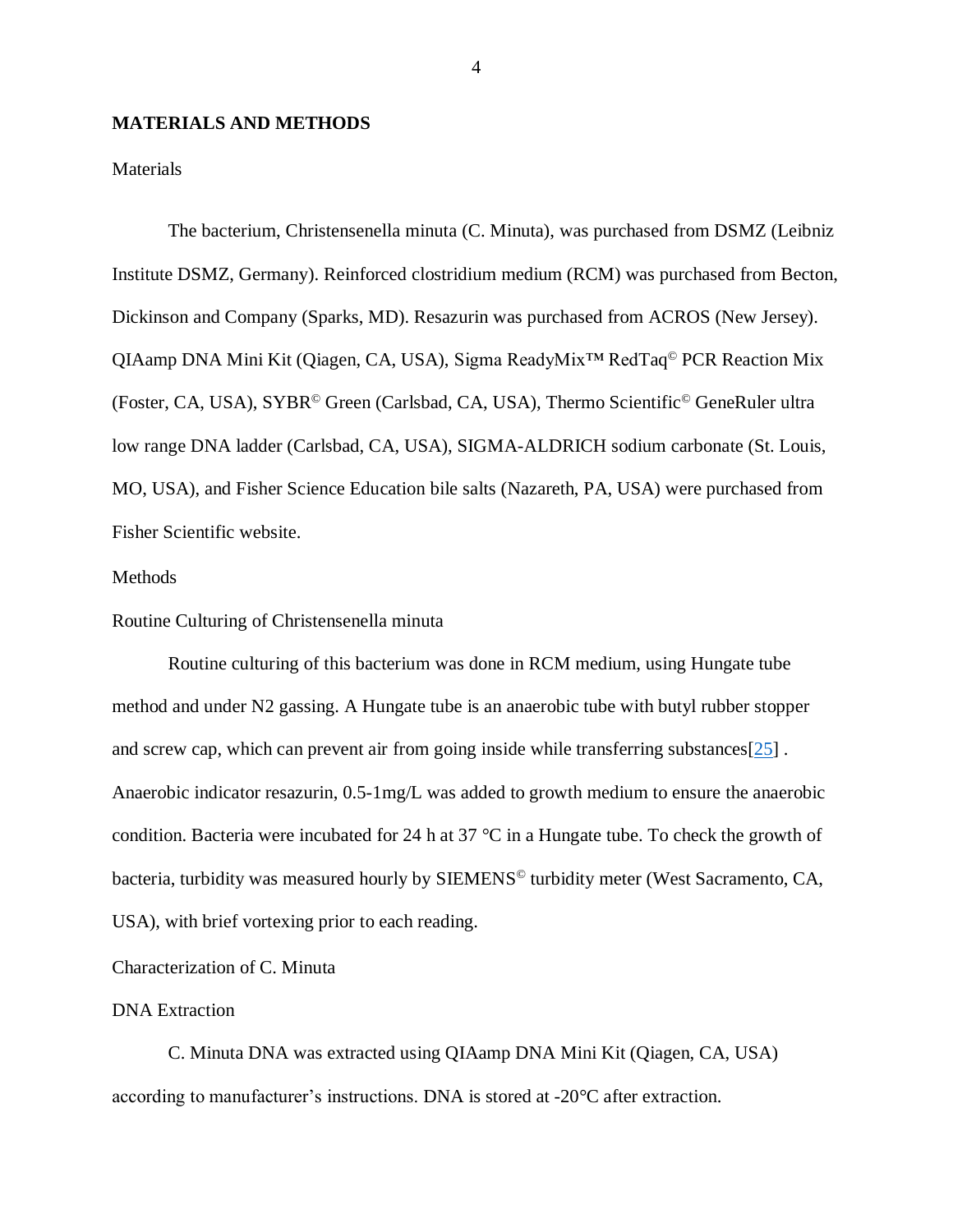PCR Amplification

Oligonucleotide primers were designed according to C. Minuta's 16s rDNA. The sequences of primers used in this study are given in Table 1. The PCR reactions running by Eppendorf© thermocycler (USA) were carried out in a total volume of 25 μl containing 12.5 μl of 2× PCR Sigma ReadyMix<sup>™</sup> RedTaq<sup>©</sup> PCR Reaction Mix, 2 μl of DNA template (5ng), 0.1μM of each primer, rest was of PCR water. The denaturation step was carried out at 95˚C for 5 min, followed by 30 amplification cycles of 95°C for 15 secs, 55°C for 20 secs, and 72°C for 45 secs, with the final extension step of 3 min at 72 °C. 1.5% agarose gel prepared in 1 x Tris-Borate-EDTA (TBE) buffer was used for gel electrophoresis. PCR product Thermo Scientific© GeneRuler ultra low range DNA ladder (10-300bp) was used as molecular weight standard for comparison. Final gel containing separated PCR products was visualized by SYBR© Green staining under Bio-rad© Imager (USA).

| Primer name |                        | Primer Sequence      | Position on rRNA gene |
|-------------|------------------------|----------------------|-----------------------|
|             |                        |                      | sequence (bases)      |
|             | 16s rRNA Forward       | CTGGAACTGAGACACGGTCC | 316-335               |
|             | 16s rRNA Reverse       | CACGTAGTTAGCCGGAGCTT | 495-476               |
|             | $\mathbf{R}$ 1.1.1.100 |                      |                       |

Table 1 C. Minuta Oligonucleotide Primers Design

The Product length is 180.

#### Correlation of Turbidity and CFU numbers

After bacteria was cultured for 24 hours at 37  $\degree$ C, turbidity was measured by a turbidity meter. The original tube was diluted by 2 times, 4 times, 8 times, 10 times, and 16 times. After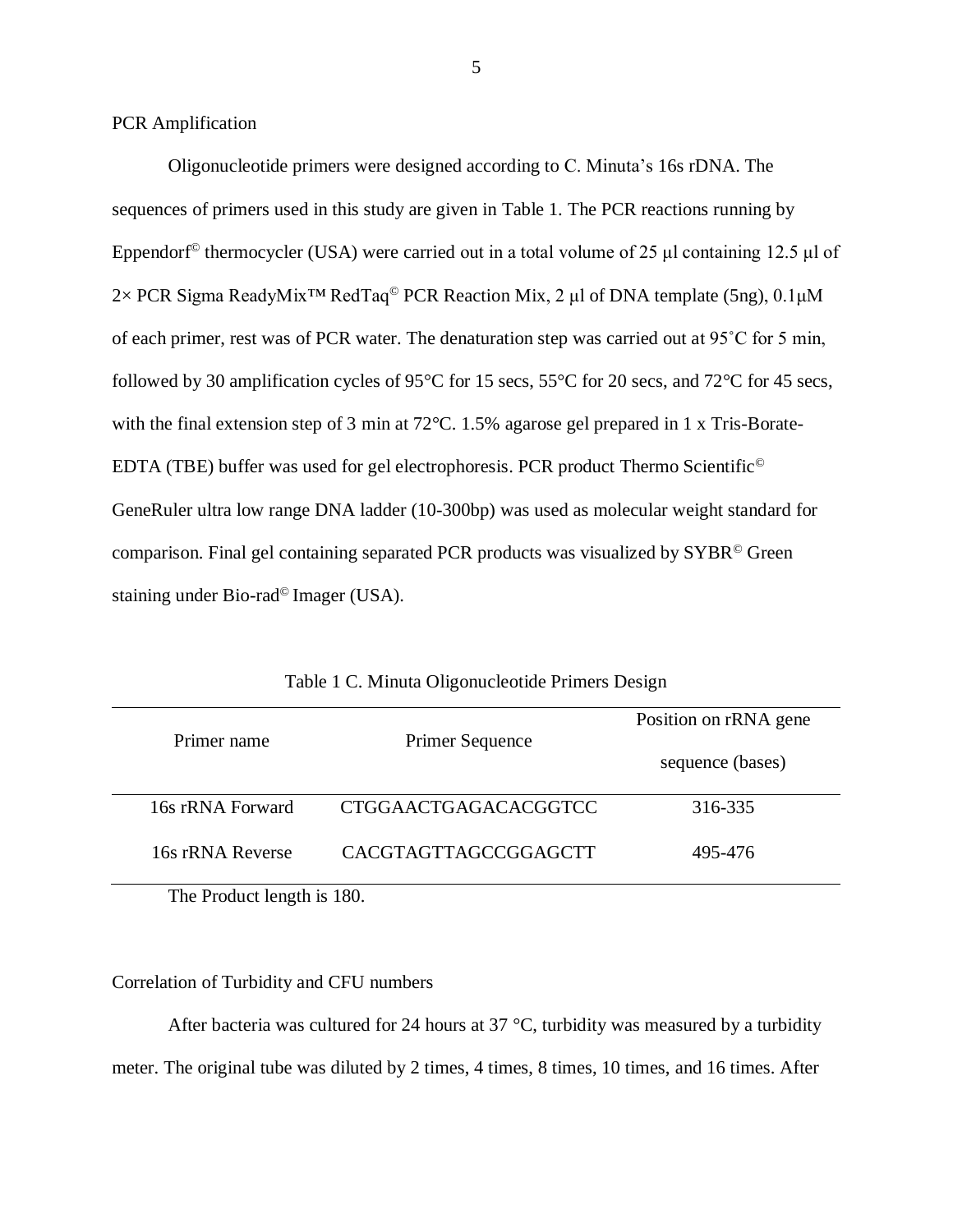dilution, the turbidity absorbance of the different diluted tubes was recorded. CFU (colonyforming unit) of the original bacterial tube was counted from growth on poured diluted plates with 100uL inoculation of each diluted culture after one day anaerobic incubation at 37 °C. Generation Time

According to the growth curve generated from temperature test and pH test, the CFU of each point can be calculated by the equation ( $y = 348.7x^4 - 389.53x^3 + 217.96x^2 + 48.128x +$ 3.181), which is from the turbidity verification. After knowing the CFU at each point, the exponential phase needed to be decided since generation time is the rate of exponential growth of a bacterial culture. The formula below was used to calculate the generation time. Xt implies final concentration of CFU,  $X_0$  implies initial concentration of CFU, and "log" is the logarithm of the base. $[26, 27]$  $[26, 27]$ .

Tgeneration time = 
$$
\frac{\text{duration} * \log(2)}{\log Xt - \log X0}
$$

Optimization of Growth Conditions

#### Temperature

C. Minuta live culture were inoculated into different Hungate tubes and placed under varying temperatures, 25°C, 35°C,37°C, 40°C, and 45°C separately. Turbidity absorbance of bacteria growth for 15 hours was recorded hourly.

pH Effect on the Growth

C. Minuta was incubated for 15 h at 37  $\degree$ C in a microplate reader in different pH conditions: pH 5, pH 6, pH 7, pH 8, and pH 9, which was adjusted with concentrated hydrochloric (1M) acid and 5% w/v sodium carbonate solution and using  $OAKTON^{\circ}$  pH 700 meter (Singapore) The optical density readings were measured hourly at 595 nm using the Perkin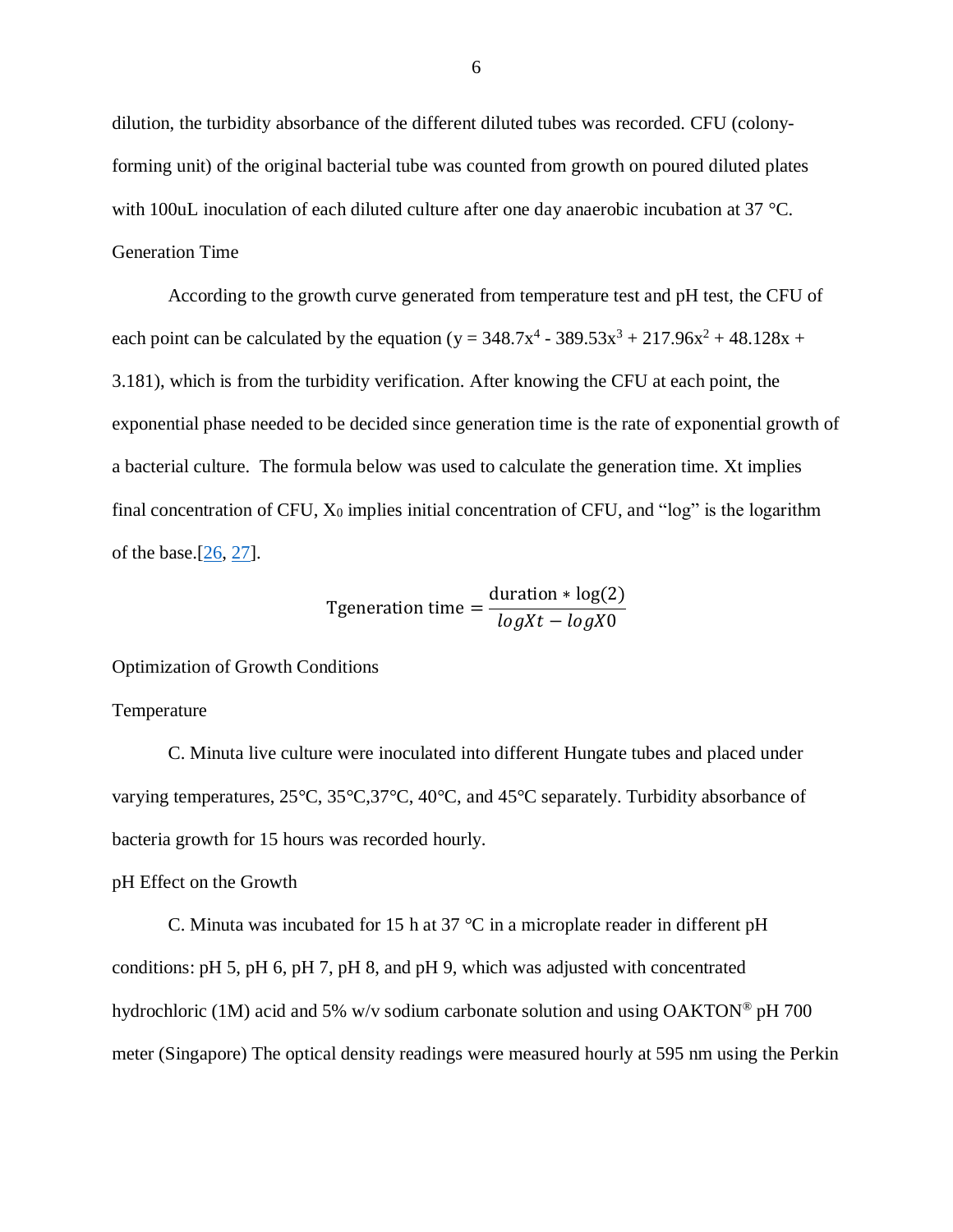Elmer bioassay reader HTS7000 (Norwalk, CT), with low speed shaking for 5s prior to each reading.

#### Survivability of C. Minuta

#### Against Different pH

Bacteria were cultured in RCM broth at 37°C overnight, and subcultured in 10 ml of fresh RCM broth, which had already adjusted to different pH values (2,3,4,5,6,7) with concentrated hydrochloric acid (1M) and 5% w/v sodium carbonate solution. The initial bacterial concentration was over 10<sup>6</sup> CFU/mL and was checked by turbidity verification. After incubation for 1 h at 37°C, samples were serially diluted 10-fold with PBS (phosphate buffer) (0.1 M, pH 6.2). The residual viability count was determined by dilution and plate counting on RCM agar after 24 hour of incubation.

## Survivability against Bile Salts

For bile salts, fresh 10 mL RCM media was prepared in Hungate tubes with adjusting solid Fisher Science Education bile salts (Nazareth, PA, USA) in different concentrations:  $0.1$ g/L,  $0.5$ g/L,  $1$ g/L,  $2$ g/L,  $4$ g/L and  $6$ g/L. The initial bacterial concentration added in each Hungate tube was over  $10^6$  CFU/mL and was checked by turbidity verification. After incubation for 2h at 37°C, samples were serially diluted 10-fold in PBS. Plate count method was used to determine CFU.

#### Statistics Analysis

Collected data were analyzed using Excel (Microsoft Corp., Redmond, WA). The OD values, turbidities and standard deviations were calculated from duplicate samples.

7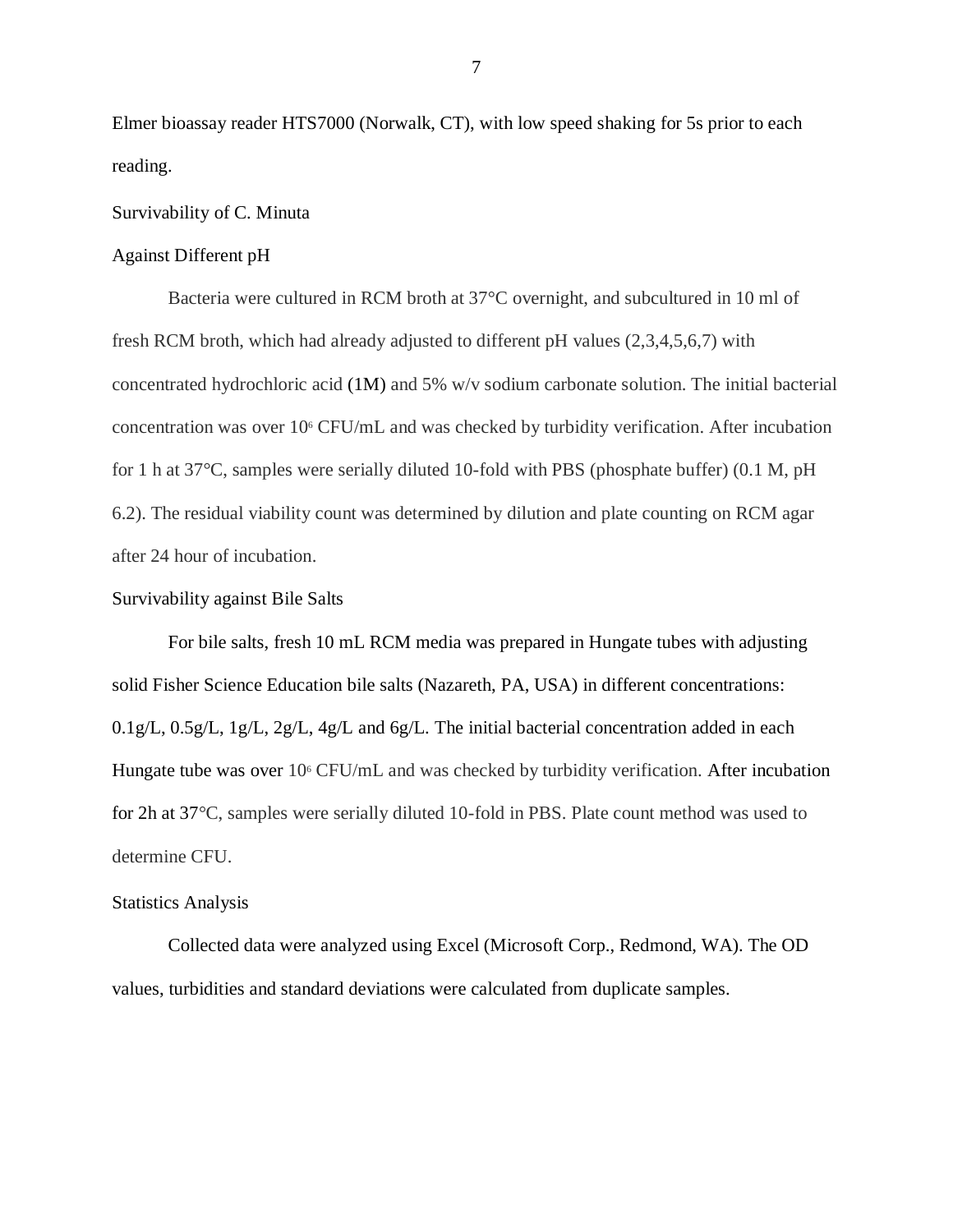#### **RESULTS and DISCUSSIONS**

#### Characterization of C. Minuta

## Gel Electrophoresis

As seen in Figure 1, the No.1 well was a 300bp ladder, No. 2 was non-template control, and No.3 was the C. Minuta PCR product. The No. 2 well did not show any bright bands in the line, which means no contamination was caused by the reaction mix or primers. The bright band shown in No. 3 was between 150bp and 200bp, which is in accordance to product length. In the figure, there were two blurred bands at the bottom of No. 2 and No. 3, which is caused by primer dimer. Therefore, the DNA extracted from cultured bacteria is C. Minuta's DNA.





The DNA agarose gel demonstrating PCR samples for amplification of the 16S rDNA of the C. Minuta isolates.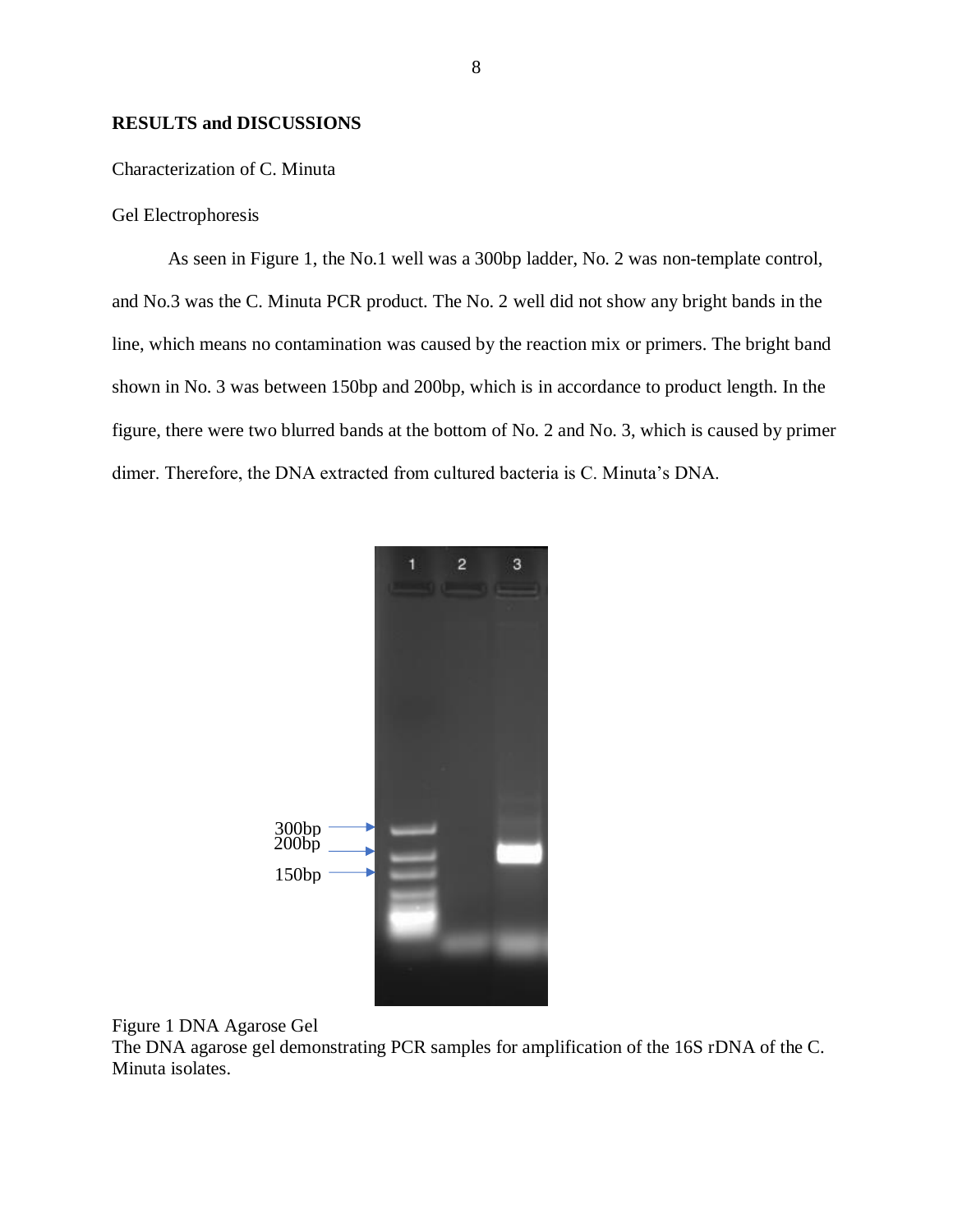Correlation of Turbidity and CFU numbers

The relationship between CFU numbers and turbidity was determined in overnight growth of C. Minuta and CFU numbers were plated-counted. The R squared value of the equation is equal to 0.99931. Turbidity measurement is more convenient than plate-counting method for evaluating CFU numbers in the samples.



Figure 2 Relationship between turbidity and CFU numbers

#### Optimization of Growth Conditions

#### Temperature

As usual, the growth curve of any bacterium had three phases, which include the lag phase, exponential phase, and stationary phase. Figure 3 showed the growth curve of C. Minuta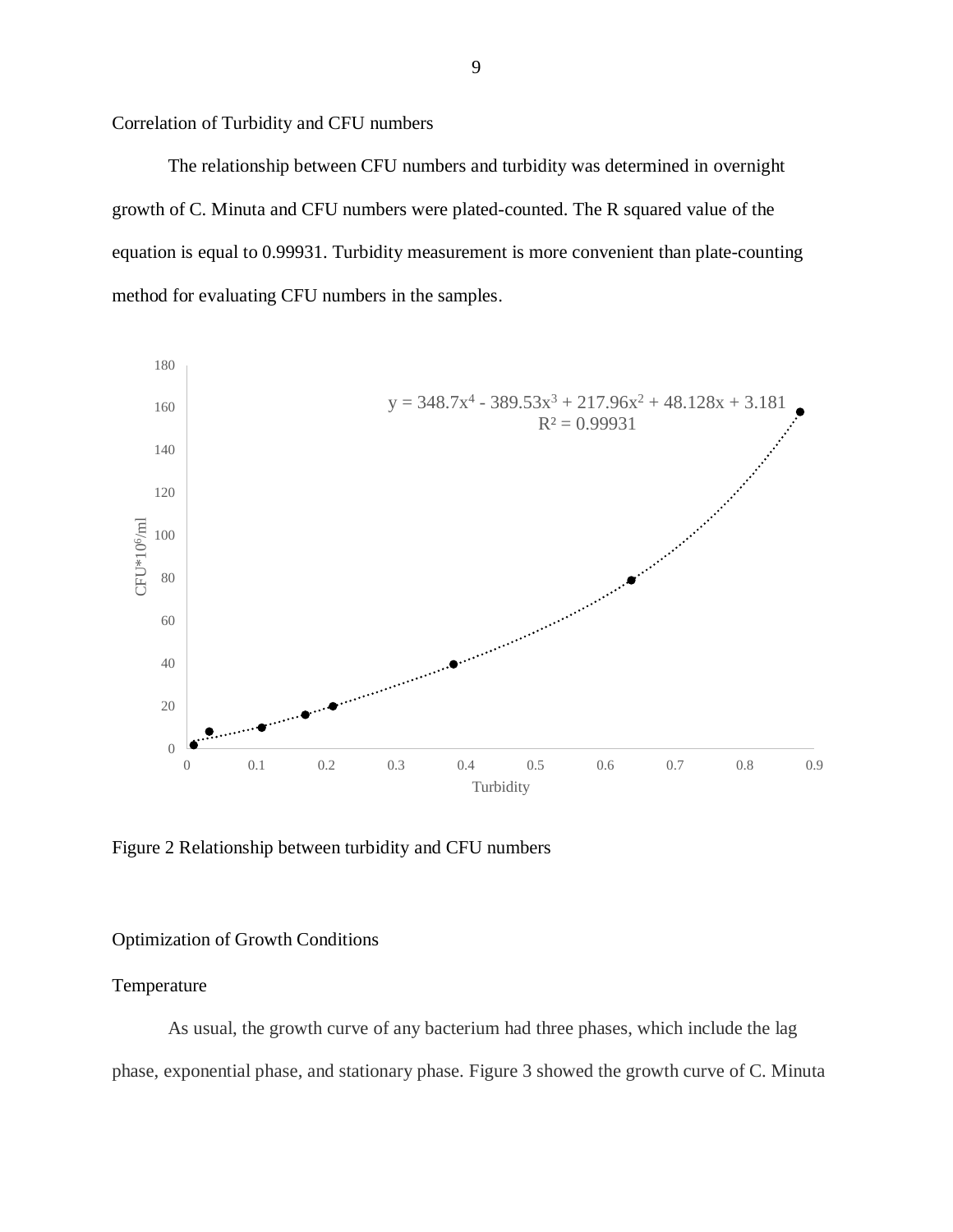at different temperatures. The highest line is the curve at 40ºC with exponential growth from 3 hours to 6-hours. It appeared that C. Minuta at 35 °C, 37 °C and 40 °C showed the optimal growth. In addition, for 37 ºC curve, the exponential phase is from 3-hours to 7-hours in comparison to 35 ºC curve whose exponential phase is from 4-hours to 7-hours. All four curves show growth after 2 hours; still, the bacterium showed the slowest growth at 25  $^{\circ}$ C and 50  $^{\circ}$ C. After turbidity was transferred to CFU number according to the turbidity verification equation (y  $= 348.7x^{4} - 389.53x^{3} + 217.96x^{2} + 48.128x + 3.181$ , the generation time of each curve was calculated (Table 2). It showed that bacteria growing at 37 ºC had the shortest generation time at 69.87 min. The next two are bacteria growing at 40  $^{\circ}$ C and 35  $^{\circ}$ C, which their generation time was found to be 71.82 min and 82.67 min, respectively. Bacteria growing at 45 ºC and 50 ºC showed similar generation time, which is 137.45 min and 137.13 min, respectively. The longest generation time was found to be the bacteria growing at 25 ºC, which was found to be 183.43 min.

Therefore, from these results, it showed that C. Minuta has the ability to grow from 25 ºC to 50 ºC, in comparison to the previous study, which pointed out that C. Minuta grows at 25-43  $\text{°C}[20]$  $\text{°C}[20]$ . Although the curve at 45 °C is higher than the curve at 37 °C, the generation time of the two curves are almost the same, around 70min. Moreover, the growth rate of the curve at 37 ºC is even shorter than the one at 40 ºC. The potential reason why the curve at 45 ºC is higher could be because the bacteria in the 45 ºC Hungate tube had a higher population to that of the 37 ºC Hungate tube. Since a syringe is used to add the bacteria, discrepancies in total CFU can occur. Bacteria growing at 25 ºC and 50 ºC had longer lag phases. Overall, 37 ºC had the shortest generation time during exponential phase, and is the optimal temperature for C. Minuta.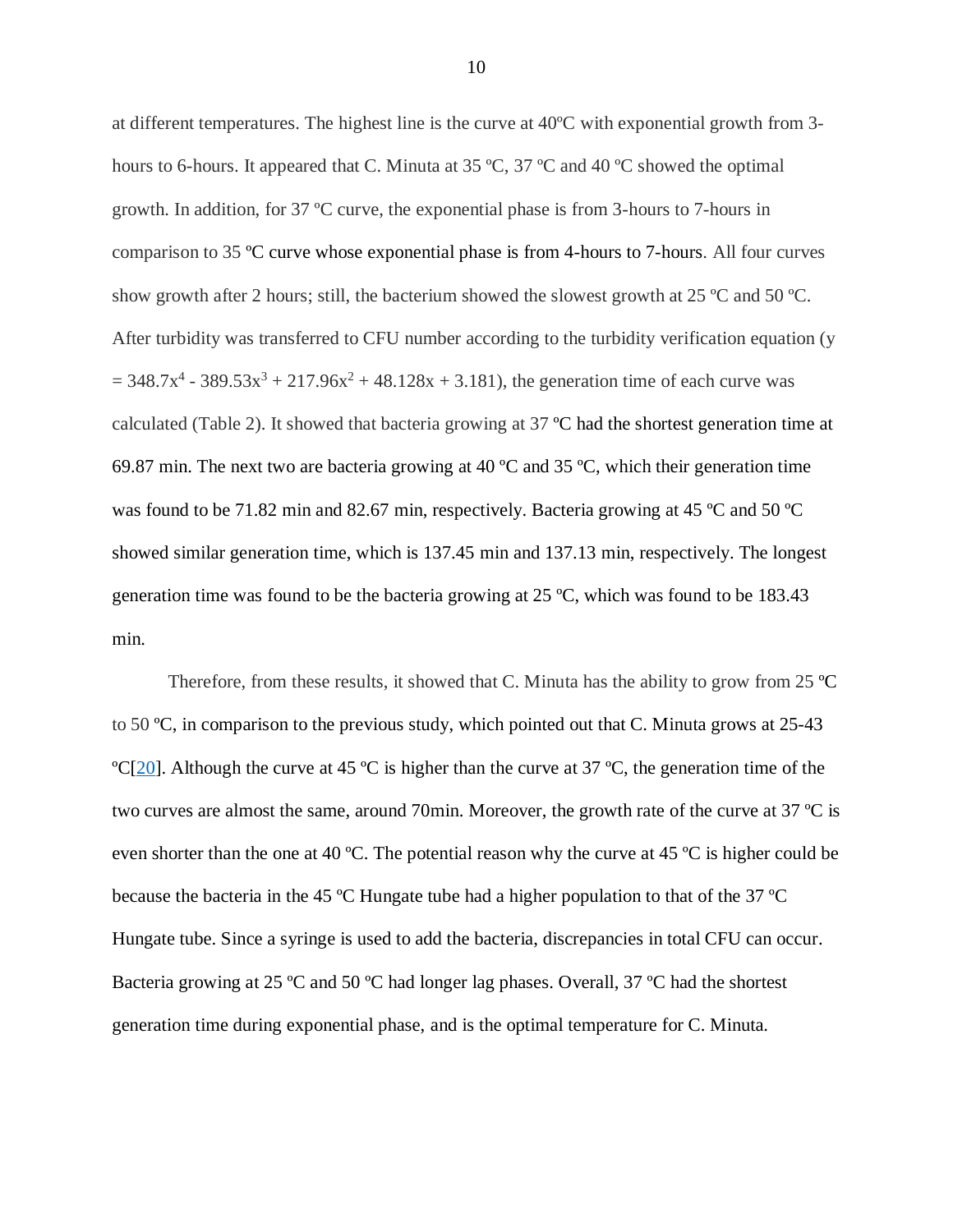

Figure 3 The Growth of C. Minuta on Different Temperatures

|             | $25^{\circ}C$ | 35 °C   | 37 °C   | 40 °C | $45^{\circ}$ C | 50 °C    |
|-------------|---------------|---------|---------|-------|----------------|----------|
| Exponential |               |         |         |       |                |          |
|             | $8 - 13$      | $4 - 7$ | $3 - 7$ | $3-6$ | $5-9$          | $8 - 12$ |
| Phase(hour) |               |         |         |       |                |          |
| Generation  |               |         |         |       |                |          |
| time        | 183.43        | 82.67   | 69.87   | 71.82 | 137.45         | 137.13   |
| (minute)    |               |         |         |       |                |          |

Table 2 Generation Time of C. Minuta at Different Temperatures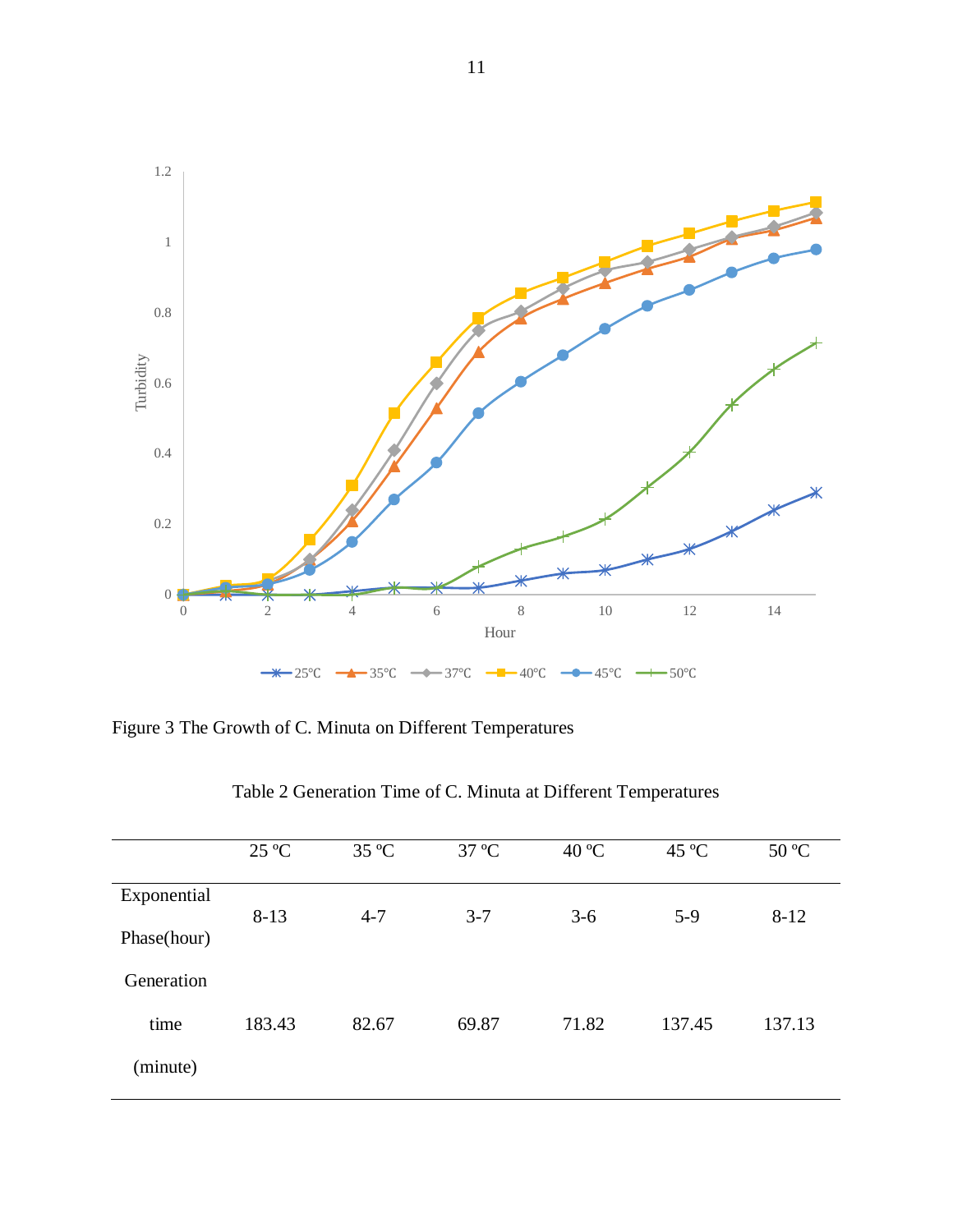pH Effect on the Growth

Figure 4 shows the growth of C. Minuta at different pH. Two curves at pH 9 and pH 10 showed no increase in turbidity, suggesting that the bacteria did not grow under the pH conditions. The bacterium is able to grow at pH 5-8 where pH 7 promoted the most growth. Under pH 6 and 7, the exponential phase started at 7-hours. While, the exponential phase delayed to 8-hours at pH 5 and to 13-hours at pH 8.

According to our results, the higher pH the longer the lag phase was among the six pH values. In the figure, the starting points for different pH were different, which occured because that pH affected the color of the solution. A previous study claims that the pH range of C. Minuta growing at 37 °C is from pH 6.0 to pH 9.0[\[20\]](#page-27-9), however these findings in this study suggest that C. Minuta has a lower range of pH balance. It cannot grow at pH 9.0; instead, it was able to grow at pH 5. Based on the results, pH 7 is the optimal pH for C. Minuta growing at 37 ºC, followed by pH 6.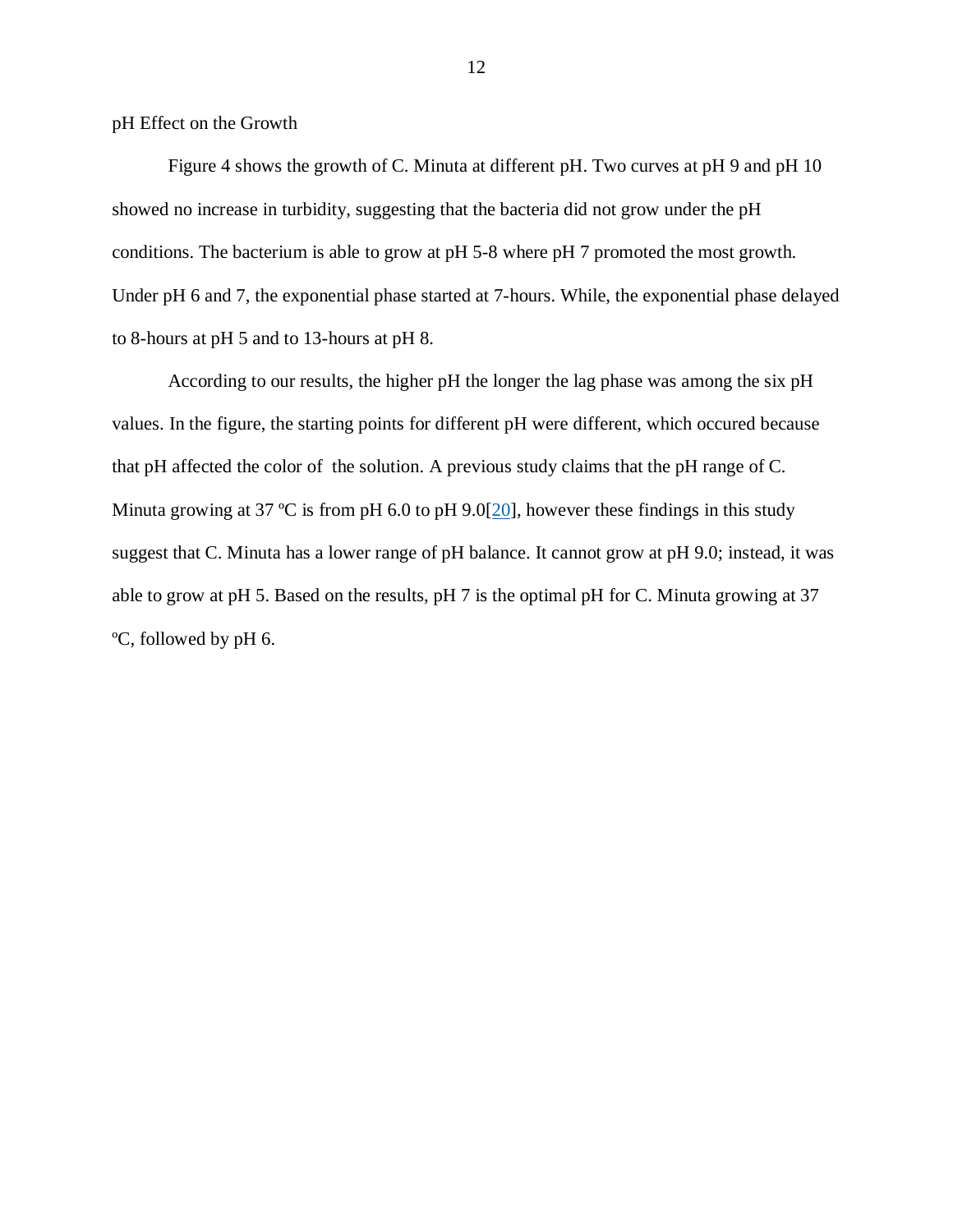

Figure 4 Growth of C. Minuta in meadia with various pH values

# Survivability of C. Minuta

#### Against Different pH

As shown in Table 3, it is evident that the lower the pH value (pH2-7), the less bacterial variability occurred. It appears that the bacterium was able to tolerant pH 5 or higher even with some growth being observed. The bacterium had the highest CFU at pH 7, suggesting the optimal survivability. About 87.83% of the bacteria survived against pH 4, the survival percentage reduced to 7.567% and 1.139% when pH dropped to 3 and 2, respectively.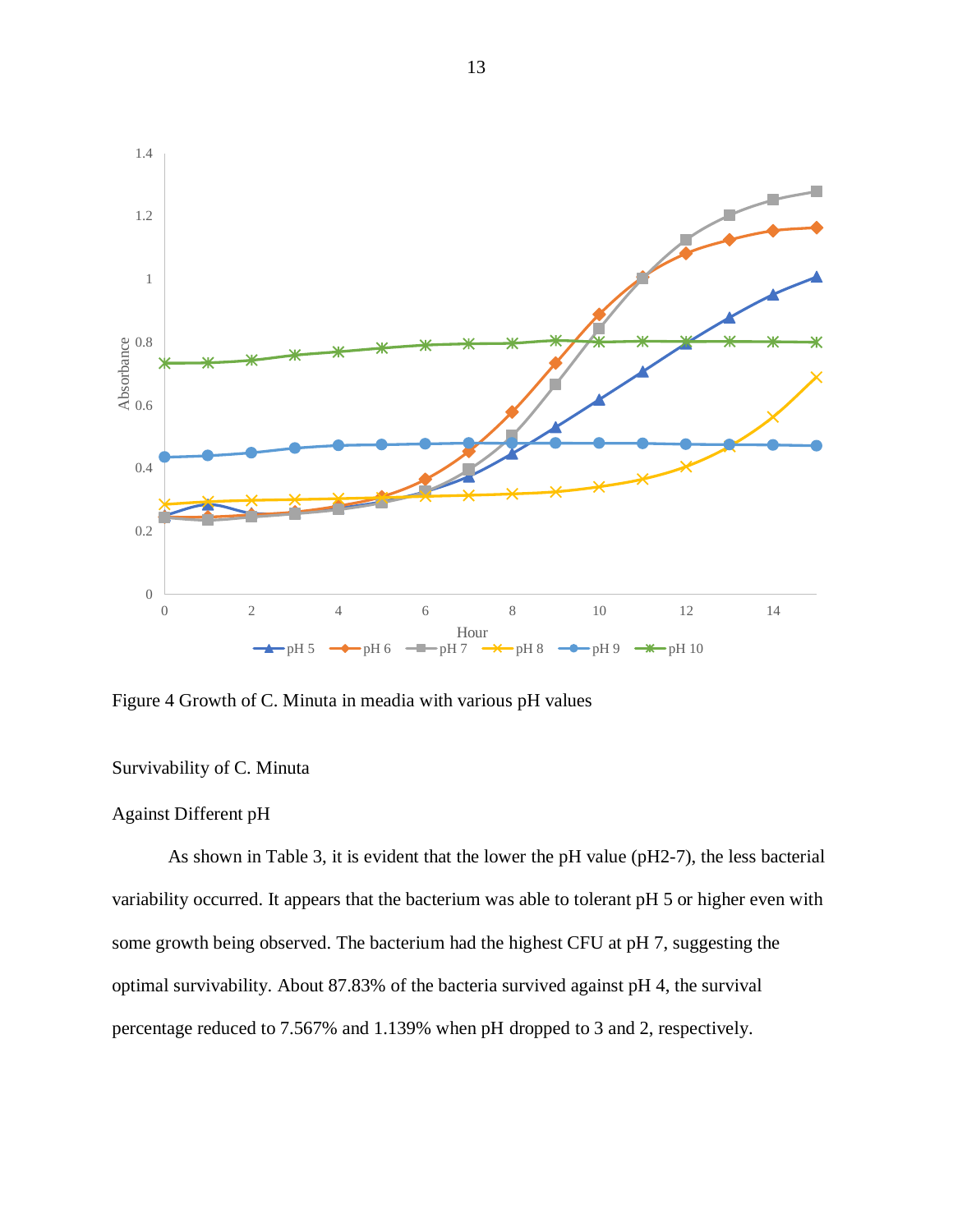Compared to the test on optimal pH for growth, the purpose of this tolerance test was to evaluate the survival rate of C. Minuta when mixed with different gastrointestinal pH conditions (pH 2-7). Therefore, the treatments lasted 1 hour. The gastric pH values could be as low as 1 upon an empty stomach and increase to around 5 upon food ingestion. The pH value in esophagus is around 7.0. The pH value is between 5.26 and 6.72 in the ascending colon and 5.20 to 7.02 in the descending colon<sup>[\[28\]](#page-28-7)</sup>. Our results showed that the majority of C. Minuta was able to survive against pH 4 or higher. However, gastric fluid with pH lower than 4 killed over 90% of C. Minuta within 1 hour incubation. Hence, if C. Minuta is to be developed as a dietary supplement additional protection in the harsh GI environment is essential to ensure its survival during GI digestion.

|                         | pH             |            |                                                            |         |         |             |
|-------------------------|----------------|------------|------------------------------------------------------------|---------|---------|-------------|
|                         | $\overline{2}$ | 3          | $\overline{4}$                                             | 5       | 6       | 7           |
| Before                  |                | $3.37*107$ |                                                            |         |         |             |
| After 1hr<br><b>CFU</b> |                |            | $3.84*10^5$ $2.55*10^6$ $2.96*10^7$ $3.62*10^7$ $4.0*10^7$ |         |         | $4.15*10^7$ |
| Viability               | 1.139%         | 7.567%     | 87.83%                                                     | 107.41% | 118.69% | 123.14%     |

Table 3 Survivability of C. Minuta against pH on C. Minuta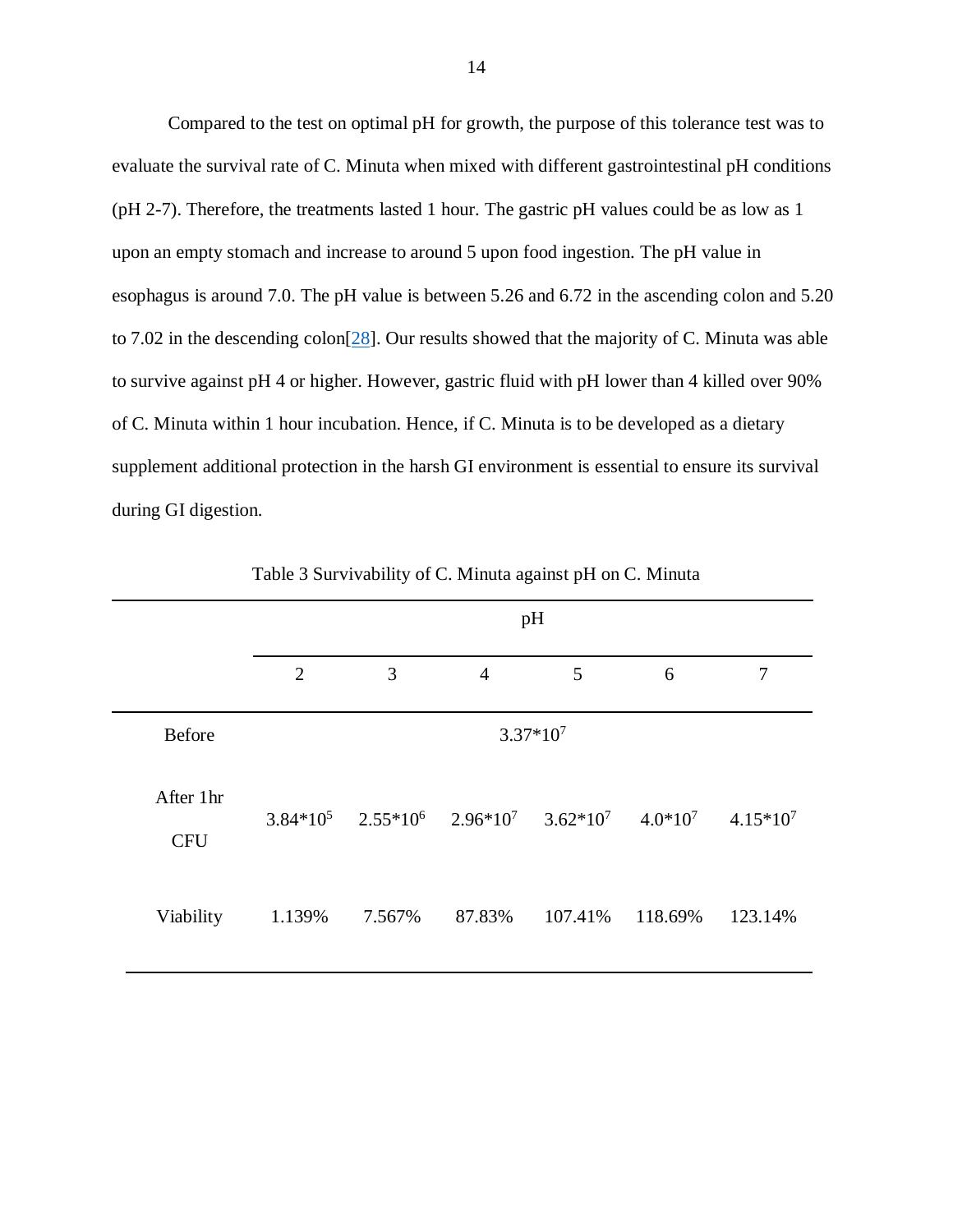Survivability against Bile Salts

As shown in Table 4, bile salts significantly reduced the survivability of C. Minuta; the higher concentrations of bile salts, the lower viability. Bile salts at a concentration of 0.1g/L exerted no destructive effect on the bacterium. However, when its concentration increased to 0.5g/L, the viability dropped to 4.7%, which means over 95% of the bacteria were killed. The survivability of the bacteria was reduced further to 1.1%, 0.2% and 0.01% when incubated with 1,2,4 g/L bile salt. The bacteria were completed killed after treatment of 6 g/L bile salt.

Bile acid is derived from cholesterol, which is synthesized by the liver, forming primary bile acid<sup>[\[29\]](#page-28-8)</sup>. Bile salts are conjugated bile acid with the sodium and potassium salts<sup>[\[30,](#page-28-9) [31\]](#page-28-10)</sup>. The concentration of bile salts in the intestine could reach  $0.3$ -3g/kg and increases postprandially[\[32,](#page-29-0) [33\]](#page-29-1). The bacteria are in fact very sensitive to bile salts. Since the concentration/secretion of bile salts is increased with food ingestion, it is suggested that C. Minuta should be taken orally on an empty stomachto reduce the risk of the bacterium being killed by high levels of bile salts.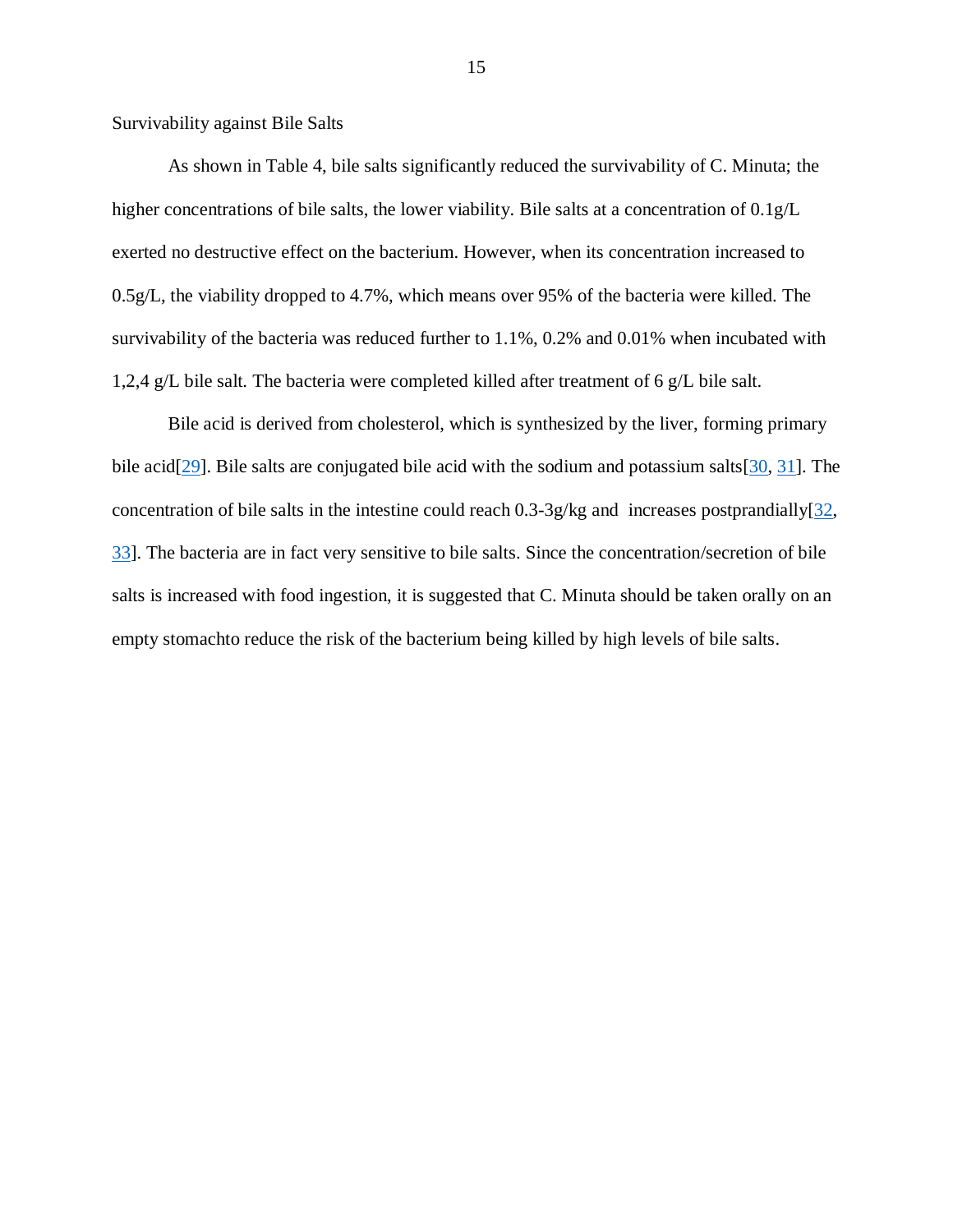|               |             | Bile salts $(g/L)$ |              |           |                |                         |
|---------------|-------------|--------------------|--------------|-----------|----------------|-------------------------|
|               | 0.1         | 0.5                | $\mathbf{1}$ | 2         | $\overline{4}$ | 6                       |
| <b>Before</b> |             |                    | $3.37*10^7$  |           |                |                         |
| After 2hr CFU | $3.57*10^7$ | $1.59*10^{6}$      | $3.8*105$    | $8.5*104$ | $4*10^3$       | $\cong 0$               |
| Viability     | 105.935%    | 4.718%             | 1.128%       | 0.252%    | 0.012%         | $\widetilde{\equiv}0\%$ |

Table 4 Survivability of C. Minuta incubated with various concentraitons of Bile salts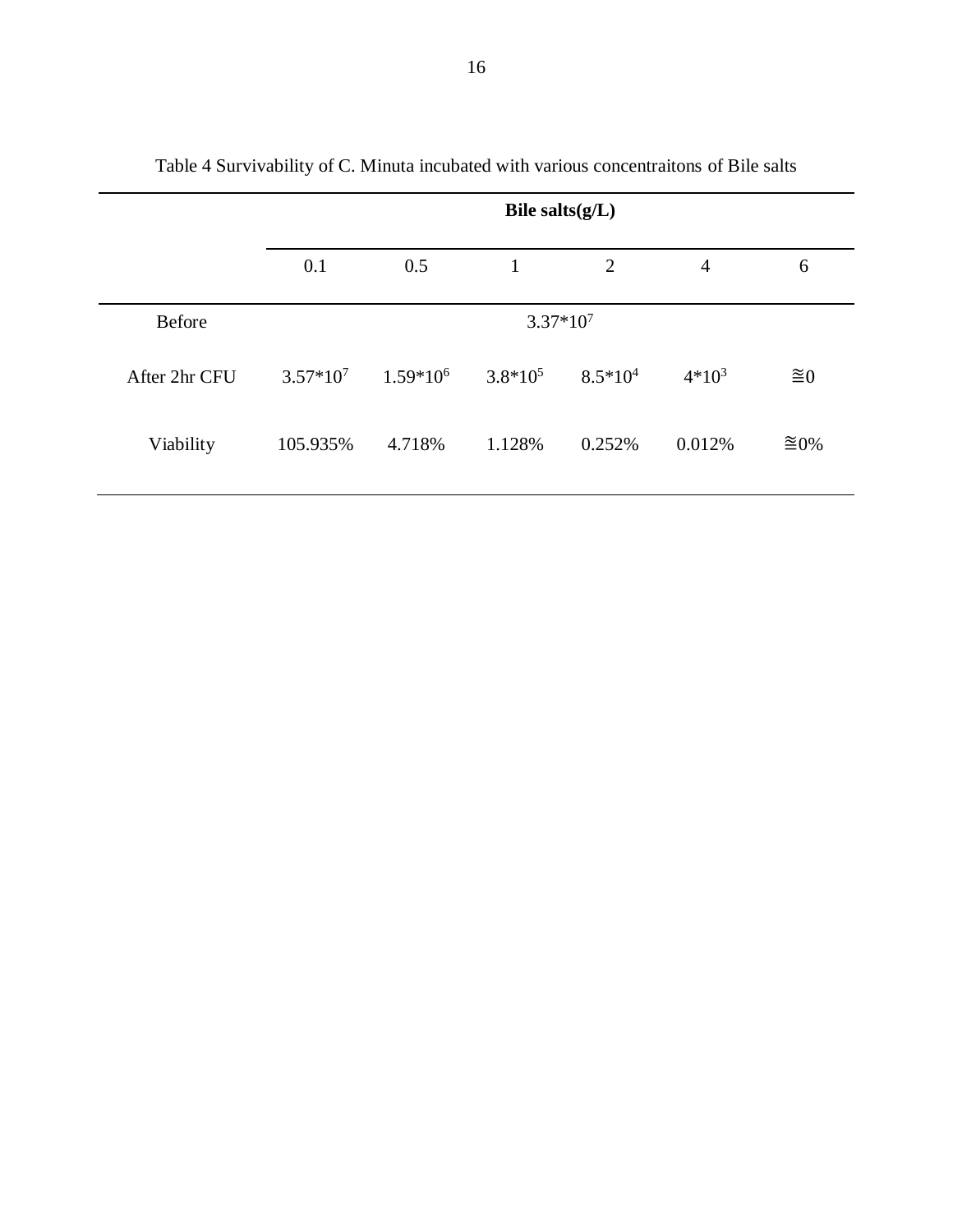## **CONCLUSION**

In our study, C. Minuta was investigated for its properties on growth conditions, and survivability in simulated GI conditions. The generation time of C. Minuta was found to be around 70 minutes. The optimal growth conditions are at 37 ºC under pH 7. C. Minuta is sensitive to pH lower than 5 and bile (higher than 0.1g/L). In conclusion, encapsulation or another protection is needed when consuming C. Minuta as a potential probiotic supplement if taken orally in order to maintain the survival rate. Further in vivo experiments are needed to confirm its survivability in GI tract and more importantly its effects on obesity and the associated complications.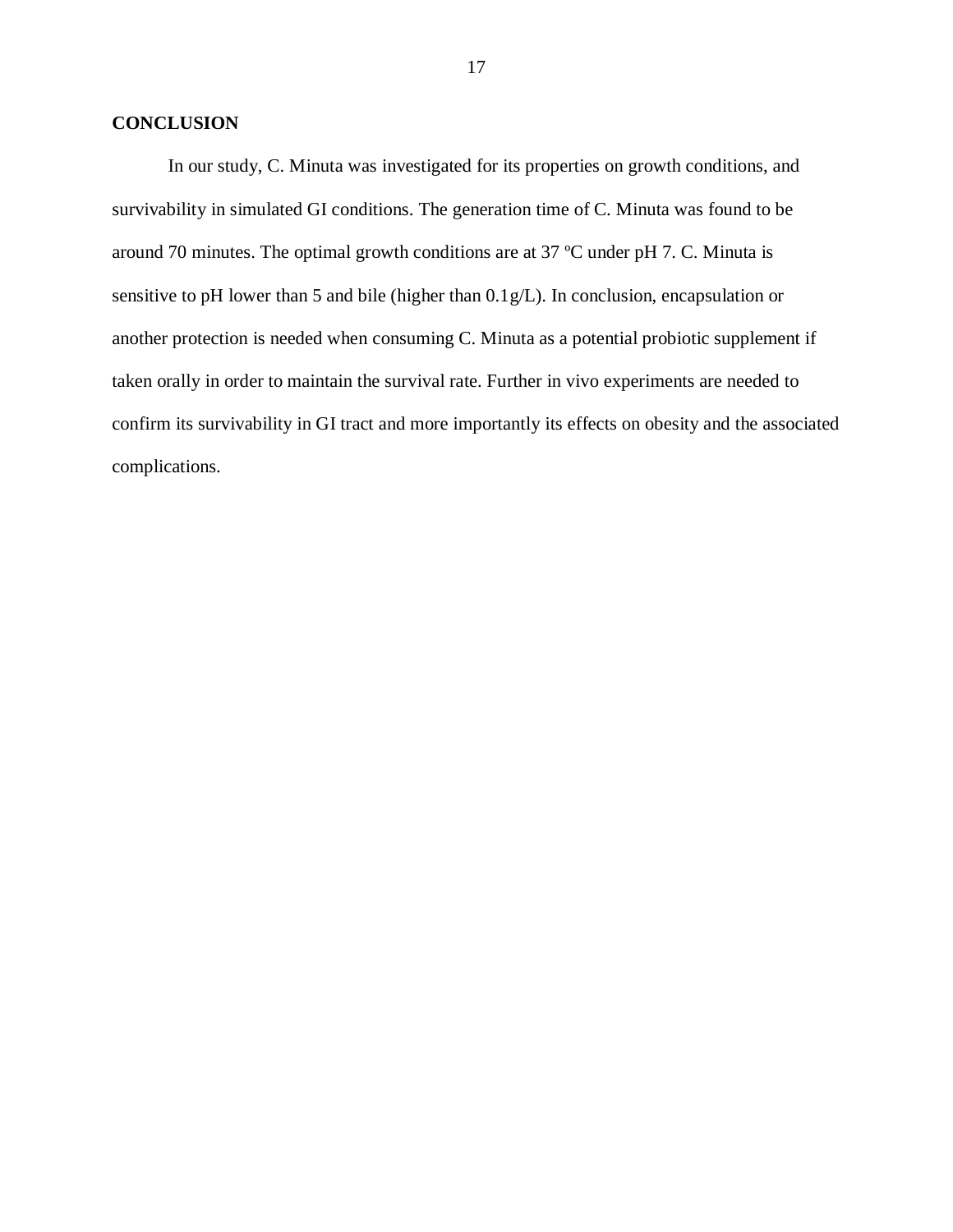#### **REFERENCES**

- <span id="page-26-0"></span>1. Ogden, C.L., et al., *Prevalence of Obesity Among Adults and Youth: United States, 2011- 2014.* NCHS Data Brief, 2015(219): p. 1-8.
- <span id="page-26-1"></span>2. WHO. *Obesity and overweight*. 2016 June 2016 [cited 2017 April 10th]; Available from: [http://www.who.int/mediacentre/factsheets/fs311/en/.](http://www.who.int/mediacentre/factsheets/fs311/en/)
- <span id="page-26-2"></span>3. Meldrum, D.R., M.A. Morris, and J.C. Gambone, *Obesity pandemic: causes, consequences, and solutions-but do we have the will?* Fertil Steril, 2017. **107**(4): p. 833- 839.
- <span id="page-26-3"></span>4. Backhed, F., et al., *The gut microbiota as an environmental factor that regulates fat storage.* Proc Natl Acad Sci U S A, 2004. **101**(44): p. 15718-23.
- <span id="page-26-4"></span>5. Biddle, S.J., E. Garcia Bengoechea, and G. Wiesner, *Sedentary behaviour and adiposity in youth: a systematic review of reviews and analysis of causality.* Int J Behav Nutr Phys Act, 2017. **14**(1): p. 43.
- <span id="page-26-5"></span>6. Kaur, Y., et al., *A systematic review of genetic syndromes with obesity.* Obes Rev, 2017.
- <span id="page-26-6"></span>7. Choquet, H. and D. Meyre, *Genetics of Obesity: What have we Learned?* Curr Genomics, 2011. **12**(3): p. 169-79.
- <span id="page-26-7"></span>8. Larder, R., C.T. Lim, and A.P. Coll, *Genetic aspects of human obesity.* Handb Clin Neurol, 2014. **124**: p. 93-106.
- <span id="page-26-8"></span>9. Nihalani, N., et al., *Weight Gain, Obesity, and Psychotropic Prescribing.* J Obes, 2011. **2011**.
- <span id="page-26-9"></span>10. Jonklaas, J. and H. Nsouli-Maktabi, *Weight Changes in Euthyroid Patients Undergoing Thyroidectomy.* Thyroid, 2011. **21**(12): p. 1343-51.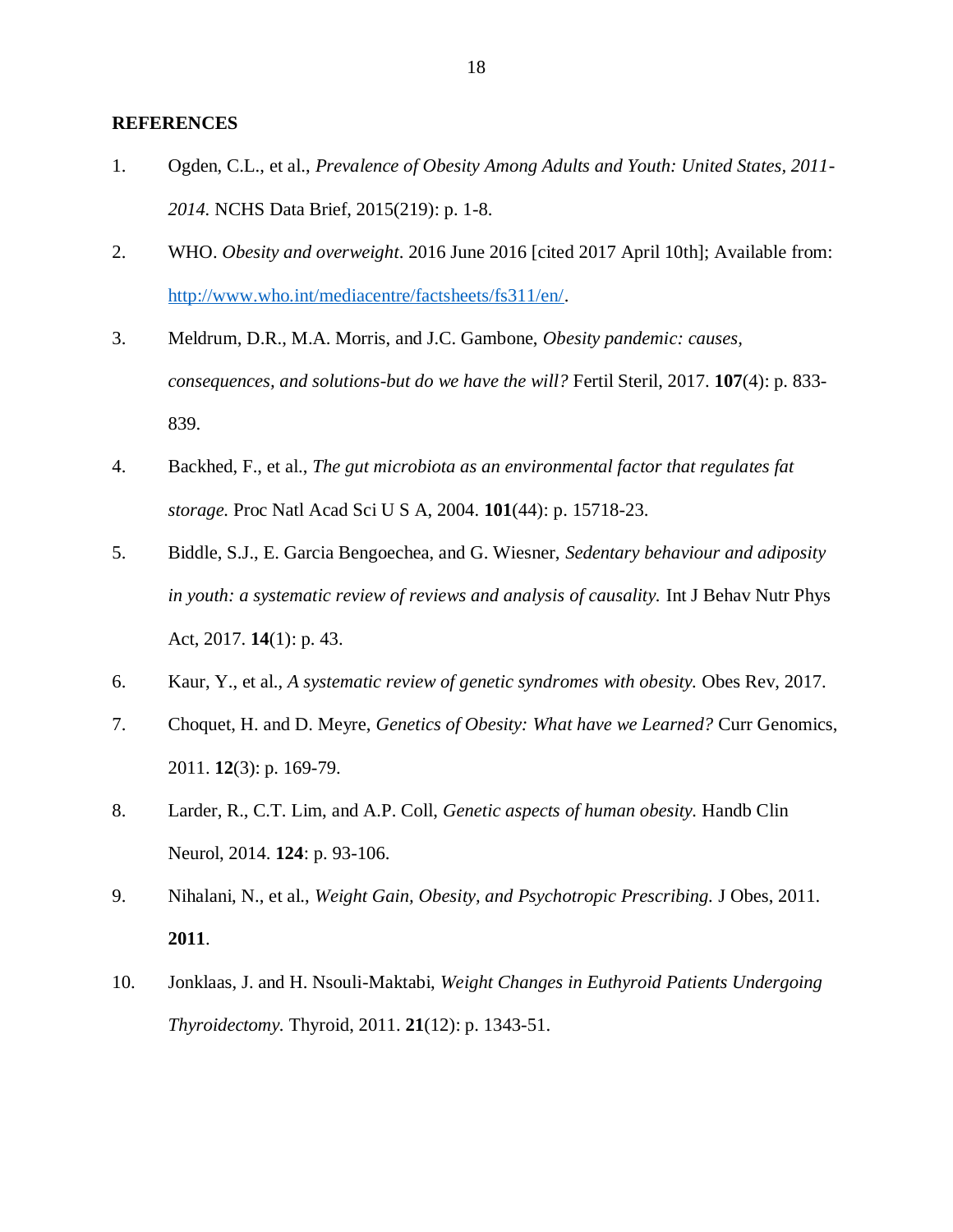- <span id="page-27-0"></span>11. Tiryakioglu, O., et al., *Screening for Cushing's Syndrome in Obese Patients.* Clinics (Sao Paulo), 2010. **65**(1): p. 9-13.
- <span id="page-27-1"></span>12. Yanovski, J.A., *Pediatric obesity. An introduction ().* Appetite, 2015. **93**: p. 3-12.
- <span id="page-27-2"></span>13. Zhang, Y.J., et al., *Impacts of gut bacteria on human health and diseases.* Int J Mol Sci, 2015. **16**(4): p. 7493-519.
- <span id="page-27-3"></span>14. Ley, R.E., et al., *Obesity alters gut microbial ecology.* Proc Natl Acad Sci U S A, 2005. **102**(31): p. 11070-5.
- <span id="page-27-4"></span>15. Ley, R.E., et al., *Microbial ecology: human gut microbes associated with obesity.* Nature, 2006. **444**(7122): p. 1022-3.
- <span id="page-27-5"></span>16. Tilg, H., *Gut microbiome, obesity, and metabolic dysfunction.* 2011. **121**(6): p. 2126-32.
- <span id="page-27-6"></span>17. Turnbaugh, P.J., et al., *An obesity-associated gut microbiome with increased capacity for energy harvest.* Nature, 2006. **444**(7122): p. 1027-31.
- <span id="page-27-7"></span>18. Vrieze, A., et al., *Transfer of intestinal microbiota from lean donors increases insulin sensitivity in individuals with metabolic syndrome.* Gastroenterology, 2012. **143**(4): p. 913-6 e7.
- <span id="page-27-8"></span>19. Utzschneider, K.M., et al., *Mechanisms Linking the Gut Microbiome and Glucose Metabolism.* J Clin Endocrinol Metab, 2016. **101**(4): p. 1445-54.
- <span id="page-27-9"></span>20. Morotomi, M., F. Nagai, and Y. Watanabe, *Description of Christensenella minuta gen. nov., sp. nov., isolated from human faeces, which forms a distinct branch in the order Clostridiales, and proposal of Christensenellaceae fam. nov.* Int J Syst Evol Microbiol, 2012. **62**(Pt 1): p. 144-9.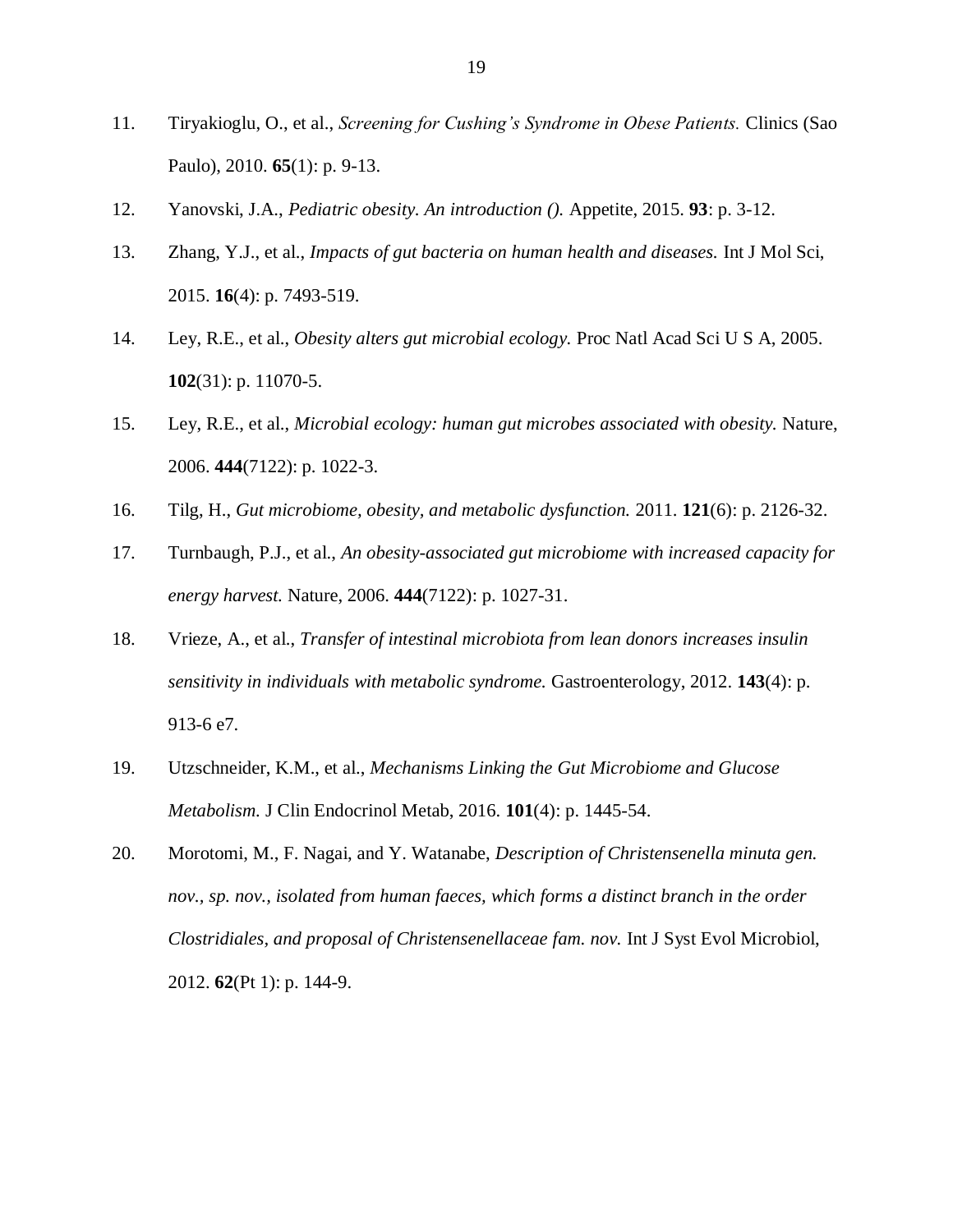- <span id="page-28-0"></span>21. Morris, G., et al., *The Role of the Microbial Metabolites Including Tryptophan Catabolites and Short Chain Fatty Acids in the Pathophysiology of Immune-Inflammatory and Neuroimmune Disease.* Mol Neurobiol, 2016.
- <span id="page-28-1"></span>22. Perry, R.J., et al., *Acetate mediates a microbiome-brain-beta-cell axis to promote metabolic syndrome.* Nature, 2016. **534**(7606): p. 213-7.
- <span id="page-28-2"></span>23. Upadhyaya, B., et al., *Impact of dietary resistant starch type 4 on human gut microbiota and immunometabolic functions.* Sci Rep, 2016. **6**: p. 28797.
- <span id="page-28-3"></span>24. Goodrich, J.K., et al., *Human genetics shape the gut microbiome.* Cell, 2014. **159**(4): p. 789-99.
- <span id="page-28-4"></span>25. Gordon, D.F., M. Stutman, and W.J. Loesche, *Improved isolation of anaerobic bacteria from the gingival crevice area of man.* Appl Microbiol, 1971. **21**(6): p. 1046-50.
- <span id="page-28-5"></span>26. V., R. *Doubling Time Computing*. 2006; Available from: [http://www.doubling](http://www.doubling-time.com/compute.php)[time.com/compute.php.](http://www.doubling-time.com/compute.php)
- <span id="page-28-6"></span>27. Todar, K., *Todar's Online Textbook of Bacteriology*.
- <span id="page-28-7"></span>28. Khutoryanskiy, V.V., *Supramolecular materials: Longer and safer gastric residence.* Nat Mater, 2015. **14**(10): p. 963-964.
- <span id="page-28-8"></span>29. Chiang, J.Y.L., *Bile acids: regulation of synthesis.* J Lipid Res, 2009. **50**(10): p. 1955-66.
- <span id="page-28-9"></span>30. Hofmann, A.F., L.R. Hagey, and M.D. Krasowski, *Bile salts of vertebrates: structural variation and possible evolutionary significance.* J Lipid Res, 2010. **51**(2): p. 226-46.
- <span id="page-28-10"></span>31. Russell, D.W., *The enzymes, regulation, and genetics of bile acid synthesis.* Annu Rev Biochem, 2003. **72**: p. 137-74.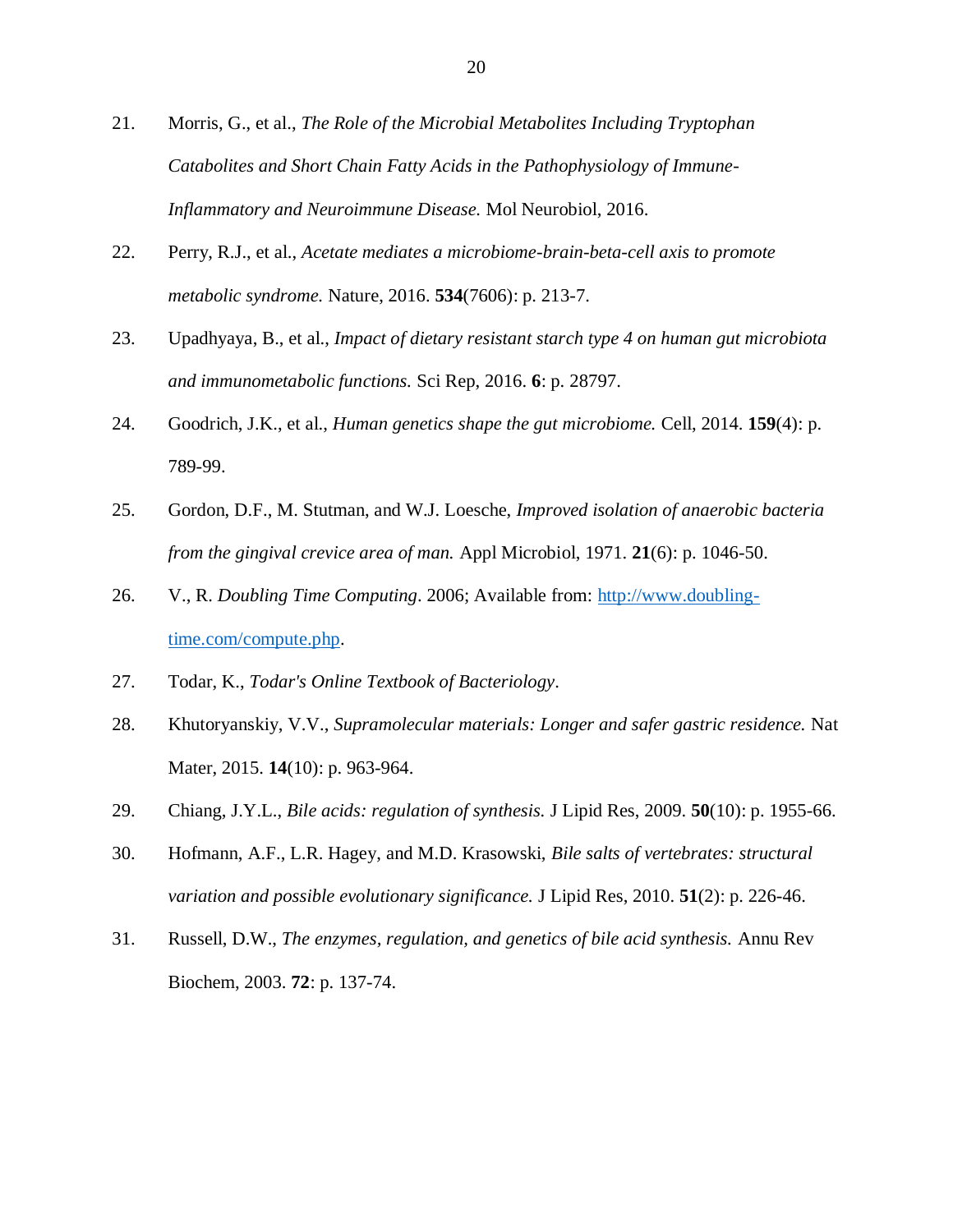- <span id="page-29-0"></span>32. Enright, E.F., et al., *Impact of Gut Microbiota-Mediated Bile Acid Metabolism on the Solubilization Capacity of Bile Salt Micelles and Drug Solubility.* Mol Pharm, 2017. **14**(4): p. 1251-1263.
- <span id="page-29-1"></span>33. Hunger, W.P., N., *New technical aspects of the preparation of starter cultures.* Bullentin of the International Dairy Federation, 1992: p. 17-21.